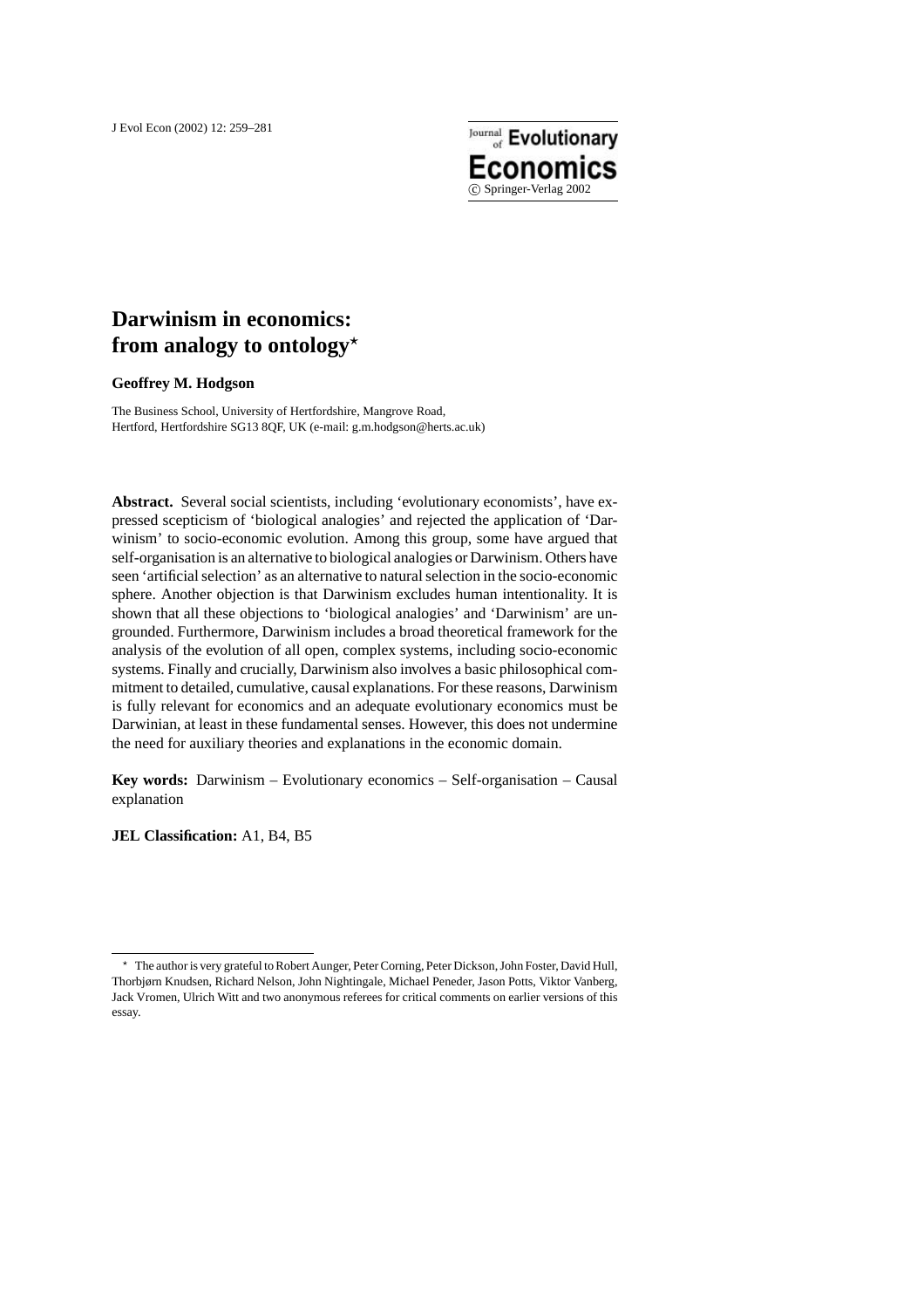It is the aim of this article to counter a set of misunderstandings concerning the nature of Darwinism and of economic evolution.<sup>1</sup> These misunderstandings appear sometimes as objections to 'biological analogies' in social science, sometimes with the inference that the economist need have little use for Darwinism and can safely push it to one side. Such attitudes are found even among some 'evolutionary economists'.

This article explains why most of the prominent objections to Darwinism in economics and the other social sciences are misconceived. In addition, it is shown that Darwinism contains a broader and more general set of ideas, whose application is not confined to biology. Darwinism involves a general theory of the evolution of all open, complex systems. Furthermore, Darwinism involves a basic philosophical commitment to detailed, cumulative, causal explanations. In both these senses, Darwinism applies fully to socio-economic systems.

Section 1 critically reviews some prominent dismissals of 'biological analogies' in economics. Section 2 considers the claim that the theory of self-organisation is an alternative to 'Darwinism' or 'biological analogies'. This claim is shown to be mistaken. Section 3 examines the idea that 'artificial selection' is an alternative to 'natural selection'. As well as showing that this claim too is false, the problematic issue of human intentionality is placed within a Darwinian framework. Section 4 focuses on the central role of causal explanation in Darwinism. Section 5 introduces the key concept of 'Universal Darwinism' and the arguments in its favour. Section 6 briefly discusses the questions of determinism and novelty. Section 7 concludes the essay, arguing that the full impact of Darwinism on the social sciences has yet to be fully and widely appreciated.

#### **1 A first catalogue of objections**

One of the most famous and important critiques of 'biological analogies' in economics was by Edith Penrose (1952). She argued that neo-Darwinian theories of evolution excluded the deliberative and calculative behaviour that was characteristic of human action in the economic sphere. Penrose raised some probing and fundamental questions about the relationship between economics and biology that still remain on the agenda of both sciences. The particular issue of the relationship between Darwinian theory and human intentionality is so immense that discussion of it will be postponed to other sections of the present essay.

More recent complaints about the inappropriateness of 'Darwinian theory' for economics come in a number of other guises. As an example,Alexander Rosenberg (1994,p. 384) writes:

To some economists, evolutionary theory looks like a tempting cure for what ails their subject. To others, it looks like part of a powerful defense of the status quo in economic theory. I think that Darwinian theory is a remarkably

 $<sup>1</sup>$  Note that the present essay embodies a position that is neither developed nor acknowledged in</sup> Hodgson (1993). As noted in Hodgson (2001a), on some questions I have changed my mind since 1993. Section 4 of this present essay makes use of some material from Hodgson (2001a).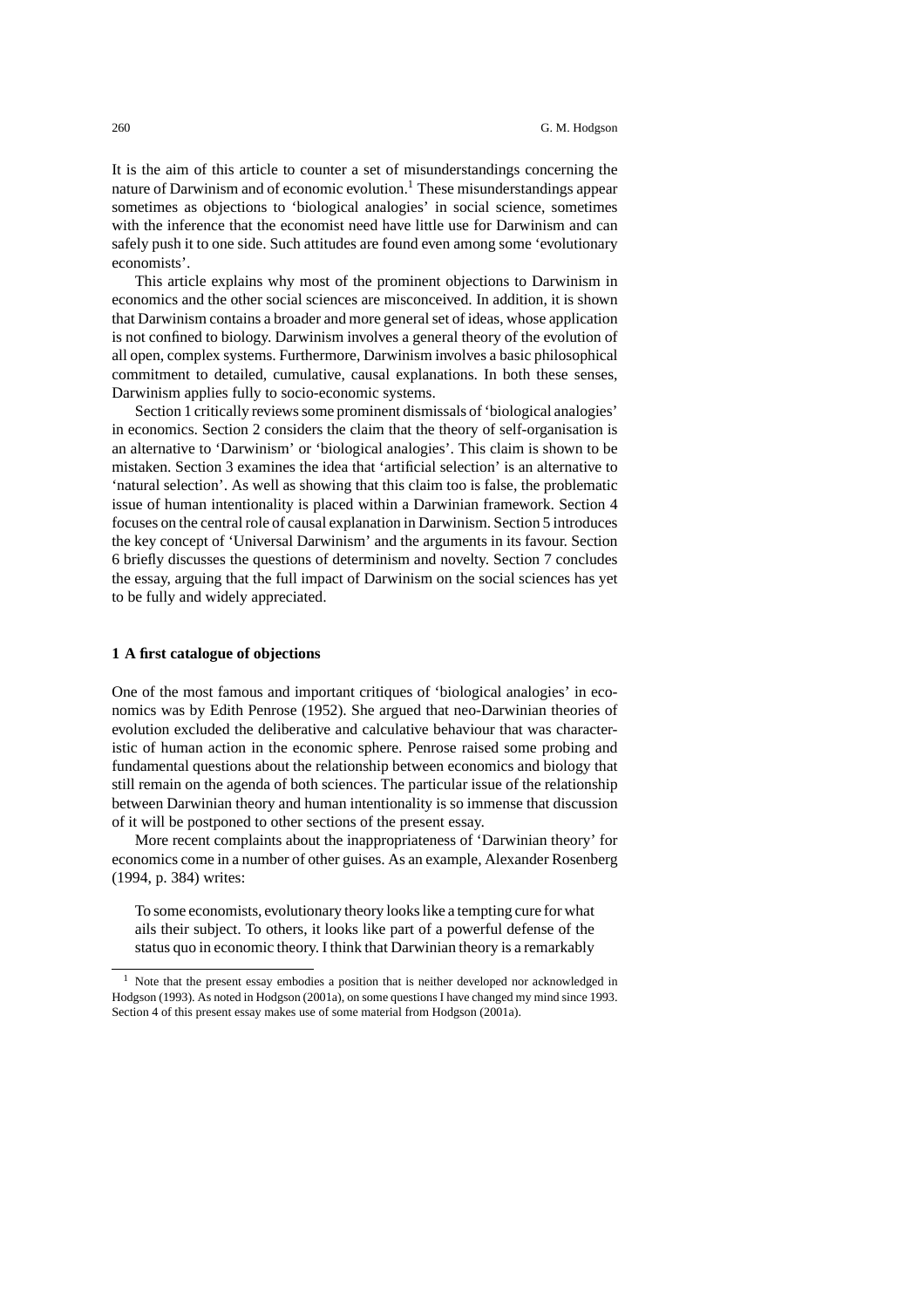inappropriate model, metaphor, inspiration, or theoretical framework for economic theory.

However, a few years after this spirited banishment of Darwinism from economics, Rosenberg (2000, p. 70) declares: 'Evolutionary theory describes a mechanism – blind variation and natural selection – that operates everywhere and always throughout the universe.' Unless Rosenberg has some new theory of evolution up his sleeve, this later statement can be interpreted as a complete negation of his own earlier dismissal of Darwinism. For if (Darwinian) variation and natural selection apply 'everywhere' throughout the universe, then these mechanisms must also operate in the human economic domain. Either Rosenberg is inconsistent or he has changed his mind.

Matthias Ruth (1996) is similarly sceptical of the use of 'biological analogies' in economics,but he gives no clear nor persuasive reason for his main and essentially speculative conclusion: 'Further pursuit of evolutionary analogies is likely to add little to our ability to analyze the processes in action, and may even stultify scientific progress' (p. 126). A more forceful attempt to reject the use of 'biological analogies' in economics is by John Foster (1997), who argues that:

This failure of biological analogies to make an impact is not surprising since the unique character of economic evolution lies in its *distinctiveness* from biological evolution. This distinctiveness lies not in competition, but in the creative and co-operative dimensions of human behaviour in the economic domain. (p. 430)

The second sentence ignores competition in the economy, and creativity and cooperation in nature. It is strange that Foster primarily associates economies with cooperation, and the natural world with competition. The fact that some socioeconomic systems also foster rivalry and competition should not require further elaboration. Also Foster does not acknowledge the extensive literature in modern biology that points to the importance of cooperative and unselfish behaviour.<sup>2</sup>

This is not to deny, of course, that economic evolution and biological evolution have important differences. But Foster's critique is powered by additional and more prominent arguments, based on his understanding of the nature of Darwinism. Foster sees 'Darwinism' as focussing on 'competition between atomistic units, usually genes' (p. 431). The fact that there are no genes in Charles Darwin's (1859) own theory is overlooked, perhaps with the unwritten assumption that by 'Darwinism', Foster means the evolutionary biology of today, not the evolutionary theory of Darwin himself. But even in modern mainstream biology the individuality and explanatory status of the gene is widely acknowledged as highly problematic. Foster's failure to distinguish the many versions of Darwinism, and his concentration (without detailed references) on cruder versions, plays havoc with his argument. The result is a number of extraordinary statements such as the following:

The chief deficiency of biological analogies, whether they be neo-Darwinian or Lamarckian, is that they are timeless. Therefore, they cannot address his-

 $2$  For example: Augros and Stanciu (1987), Lewontin (1978), Sober and Wilson (1998), Wilson and Sober (1994).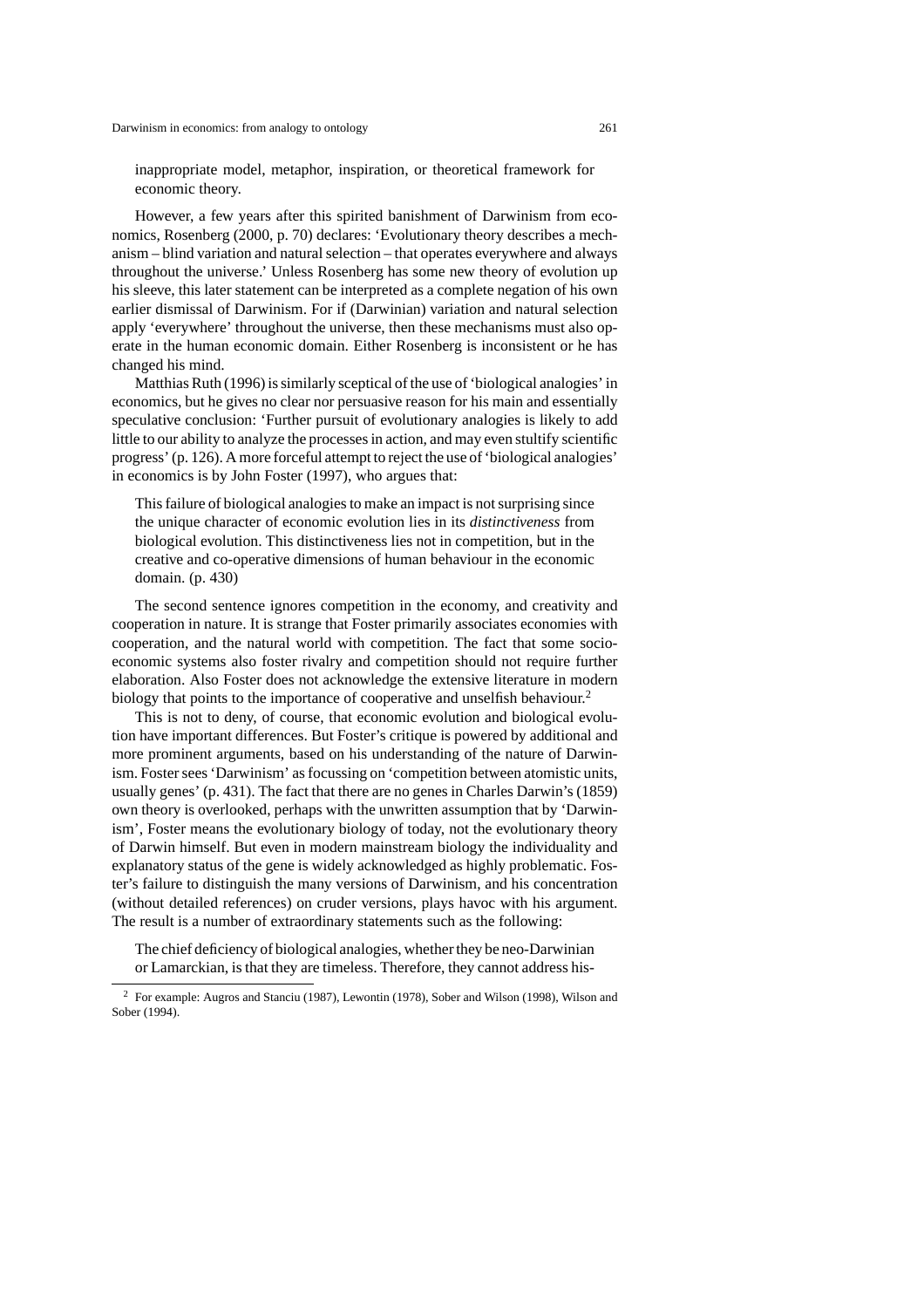tory except through the contrived use of Newtonian comparative statics, with the force of competition acting as the equilibriating mechanism. . . . Time irreversibility, absence of equilibrium, structural instability and fundamental uncertainty are features of historical processes, as stressed by many evolutionary economists, but they are not to be found in ahistorical biological analogies. (Foster,1997,pp. 448–449)

The striking character of this passage is its attempt to identify the 'chief deficiency of biological analogies' in the perceived terms of their Newtonian character, their timelessness, their equilibrium orientation, their time reversibility and so on. Both 'neo-Darwinian' and 'Lamarckian' analogies are alleged to have this defect. Not only is any difference between 'neo-Darwinian' and 'Lamarckian' approaches unclear in Foster's article. But also, more crucially, Foster (1997) does not admit, and does not seem aware of, any other approach in biology that might not suffer from the listed defects.

It is not difficult, however, to find contrasting approaches in modern mainstream biology that offer explanations of process, time irreversibility, the importance of history, structural change, non-equilibriating dynamics, non-Newtonian frameworks, fundamental uncertainty and more.<sup>3</sup> Notably, Ludwig von Bertalanffy (1971) – one of the leading theoretical biologists of the twentieth century – saw time reversibility and equilibrium as the antithesis of evolution and life. As another example, Ernst Mayr – one of the leading pioneers of the 'neo-Darwinian' synthesis – wrote extensively on 'how biology differs from the physical sciences' including an explanation of how Darwin himself broke from the Newtonian paradigm (Mayr,1985,1988, 1992).

In particular,Darwin's 'population thinking' demarcates Darwin's theory from the essentialist mechanics of Newton. While Darwin came from a Newtonian starting point, in some important respects his mode of explanation was very different:

Darwin abandoned the Newtonian model of dynamical explanations in important respects and came to a novel conceptualization of dynamics for biological systems. ... Living systems were infinitely more complicated than Newton's planetary system. Biological 'elements' had characteristics that were changing in time: they had a history. All the interactions of organisms whether with one another or with the environment were non-additive, non-instantaneous and exhibited memory. It was the ahistorical nature of the objects with which physics dealt that gave the Newtonian scheme the possibility of a simple, mathematical description. It was precisely the *historical* character of living objects which gave biological phenomena their unique and complex features. (Schweber, 1985, pp. 48–49)

Foster's blanket mischaracterization of 'biological analogies' is confounded by statements such as the above. More specifically, even if some so-called 'Darwinians'

<sup>&</sup>lt;sup>3</sup> Consider, for example, Campbell (1965), Cohen and Stewart (1994), Dennett (1995), Gould (1985, 1989), Kohn (1985), Plotkin (1994) and even Dawkins (1986).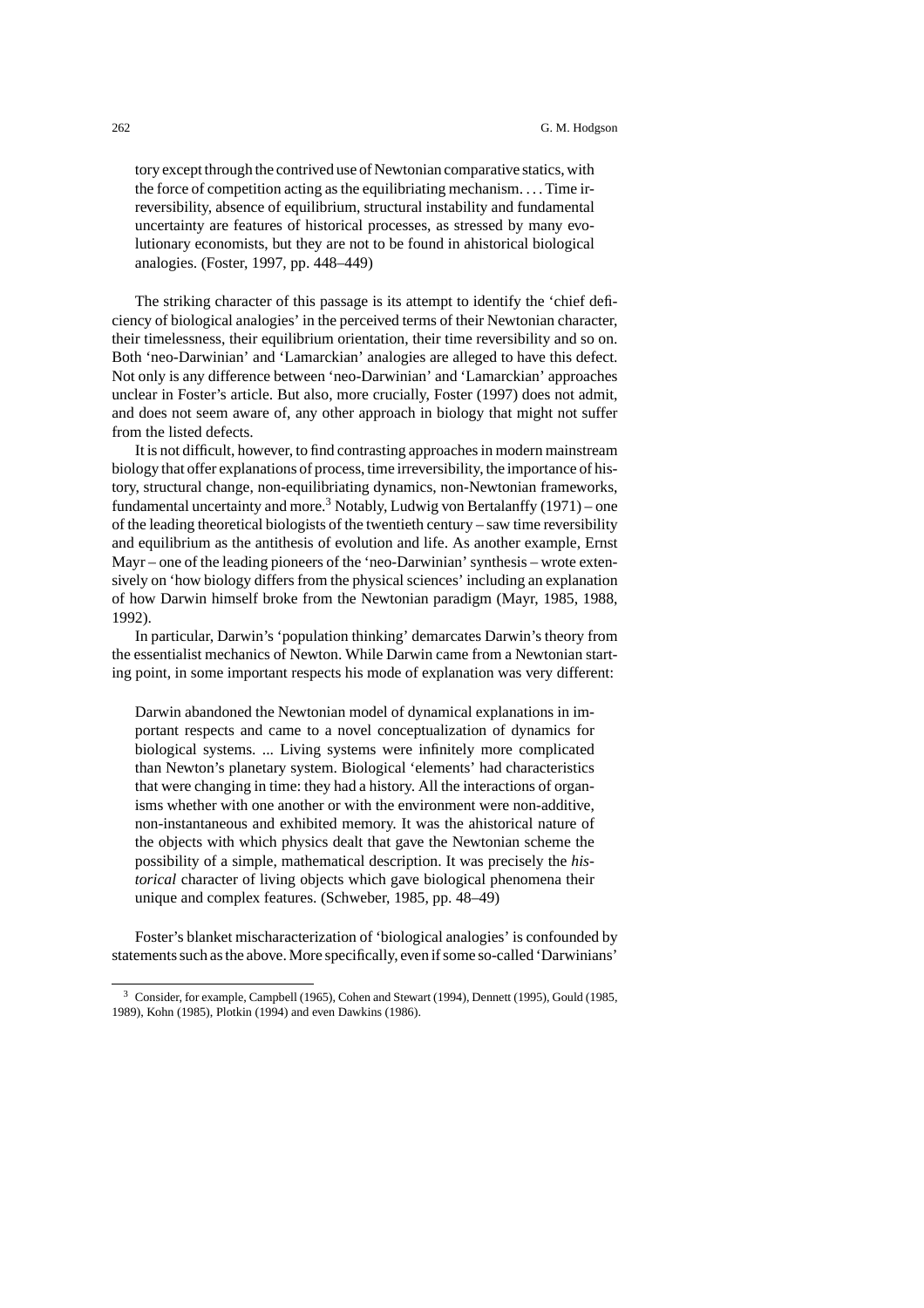embrace equilibrium, they are not representative of Darwin or Darwinism as a whole  $4$ 

Foster (1997,p. 444) argues that economists should 'abandon biological analogy in favour of an economic self-organisation approach'. This alleged 'alternative' to the type of selection mechanisms found in biology is discussed in the next section below.<sup>5</sup>

From a different viewpoint, Ulrich Witt (1992, 1999, 2001) is also sceptical of 'biological analogies'. Witt (1999,p. 22) says that 'serious objections may be raised as to whether analogies to natural selection and genetic adaptation are, indeed, a reliable basis for developing the evolutionary approach in economics.' Much of Witt's argument is based on the observation that there is no clear or close analogy to the gene in the socio-economic sphere. Like Penrose, he emphasises the role of human intentionality,particularly in the selection of technologies and routines. Witt (1999, p. 24) thus concludes: 'For these reasons, reference to something like "natural selection" in an economic context does not seem more than metaphorical.'

Nevertheless,any use of biological metaphors is no slight or superficial matter. A number of philosophers have shown, that metaphor in science is much more than a 'literary frill'. Metaphor in general has a deeply constitutive and subterranean presence in science (Black,1962; Hesse,1966,1980; Klamer and Leonard,1994; Lewis, 1996; Maasen, 1995). Metaphor is different from, and prior to, any analogy. Metaphors make connections between different domains of discourse. Analogies involve more detailed formal similarities using the broad connections established by metaphor. By doing this vital work, and by helping to form analogies, the influence of metaphor is neither superficial nor merely preliminary.

Witt does not entirely dismiss biology or its metaphors, even if he does not fully acknowledge their constitutive significance for science. Significantly, he is willing to allow biology to play a limited role within the social sciences. He makes direct use of Darwinian theory when it appears to provide an explanation of particular socio-economic phenomena. Hence Witt (1996, p. 714) argues that 'Darwinism may even become a fruitful part of evolutionary economic theorising, not through metaphorical use, but through direct application', that is in terms of understanding the biological evolution of human preferences (Witt, 1999, p. 27). Here Witt opens the door to evolutionary biology,but only to admit *biological* mechanisms of variation, inheritance and selection among human individuals.

<sup>&</sup>lt;sup>4</sup> Notably, and contrary to Foster's interpretation of Darwinism, Veblen (1919, p. 417) saw that: 'In Darwinism there is no such final or perfect term, and no definitive equilibrium.'

<sup>&</sup>lt;sup>5</sup> However, in a personal email to the author, dated 27 April 2001, Foster writes 'I have always accepted that both selection and self organisation operate in economic systems'. Also Foster (2000,pp. 324–325) acknowledges that 'the self-organisation approach is in the process of being integrated with natural selection to define a "new" evolutionary biology'. Foster (2000, p. 311) now complains more that 'the biological analogies used tend to be outdated', rather than dismissing *all* 'biological analogies'. Incidentally, contrary to Foster (2001, p. 123), I have never argued that the word 'evolutionary' must always to be used in the senses of biological or Darwinian evolution. The term has a wide set of meanings and the point is not to claim it as exclusively biological territory but to urge precision in all its particular usages (Hodgson,1993). For instance,I have made it clear that in a broad (but non-biological) sense the description of Schumpeter as an evolutionary economist is quite legitimate (Hodgson,1997).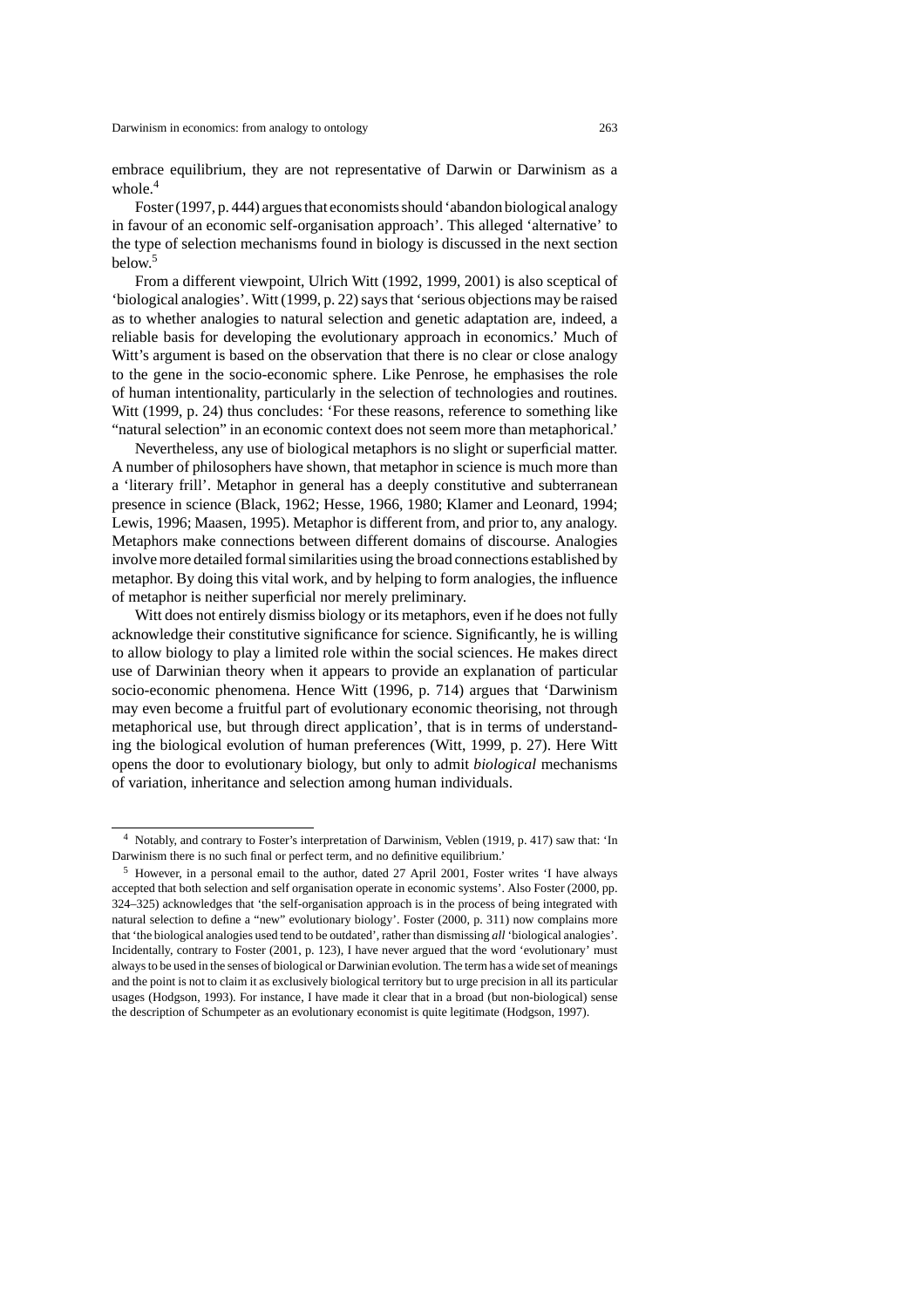For Witt, Darwinian notions of the replication or 'natural selection' of institutions, routines or other *social* units are not so welcome in his schema. He believes in the direct use of biology only when biological phenomena intrude into the social sphere. He argues that there is nothing at the social level that resembles the gene, that the processes and criteria of selection are dissimilar,and so on. These dissimilarities are fairly obvious and can be accepted. In detail, biological and socio-economic evolution *are* very different.<sup>6</sup>

Significantly,Witt (1996,1999) also recognises that 'Darwinism' involves some quite fundamental and general theoretical precepts. This might open the door to some version of 'Universal Darwinism' as discussed below. But what Witt has so far failed to do is to embrace the possibility of evolutionary selection processes working simultaneously on multiple levels, including the selection of institutions or routines.

It is argued below, however, that the relevance of Darwinian principles is quite general. These principles are logically independent of specific apparatuses of reproduction and selection, such as those involving genes and DNA. This more general interpretation of Darwinism, plus a discussion of the general 'Darwinian' ontological issues, is raised later below.

#### **2 Is self-organisation an alternative to evolutionary selection?**

In different ways, both Foster (1997) and Witt (1997) propose that the theory of self-organisation provides a basis for evolutionary thinking in economics. For Witt (1997, p. 489): 'The theory of self-organization  $\dots$  provides an abstract, general description of evolutionary processes.' Foster went further, to argue that selforganisation is an alternative to any 'biological analogy'. Foster (1997, pp. 444) writes:

Once we abandon biological analogy in favour of an economic self-organization approach . . . then we are no longer interested in the microscopic details of selection mechanisms, but in the endogenous tendency for acquired knowledge and skills to interact to create increases in economic organization and complexity.

For Foster, the 'economic self-organization approach' somehow suspends our interest in 'microscopic' selection mechanisms in favour of endogenous processes of increasing complexity. Foster alludes to modern versions of such an approach, as found in the works of Daniel Brooks and E.O. Wiley (1988), David Depew and Bruce Weber (1995), Stuart Kauffman (1993), Weber and Depew (1996), Weber et al.(1989) and Jeffrey Wicken (1987).<sup>7</sup>

<sup>6</sup> See Loasby (2001) for a useful discussion of selection processes in economics.

 $7$  In an unelaborated genuflection to positivism, Foster makes the additional claim that an advantage of this approach is that it focuses on 'observable' processes,and it 'can be used in empirical settings' (1997,p. 449). What is odd about this statement is that it contains no acknowledgement of the modern, post-positivist contention that observability cannot be the be-all and end-all of science (Quine,1953; Caldwell,1982) and it also contains the unwarranted implication that theories involving 'biological analogies' are less amenable to empirical illustration, observation or measurement.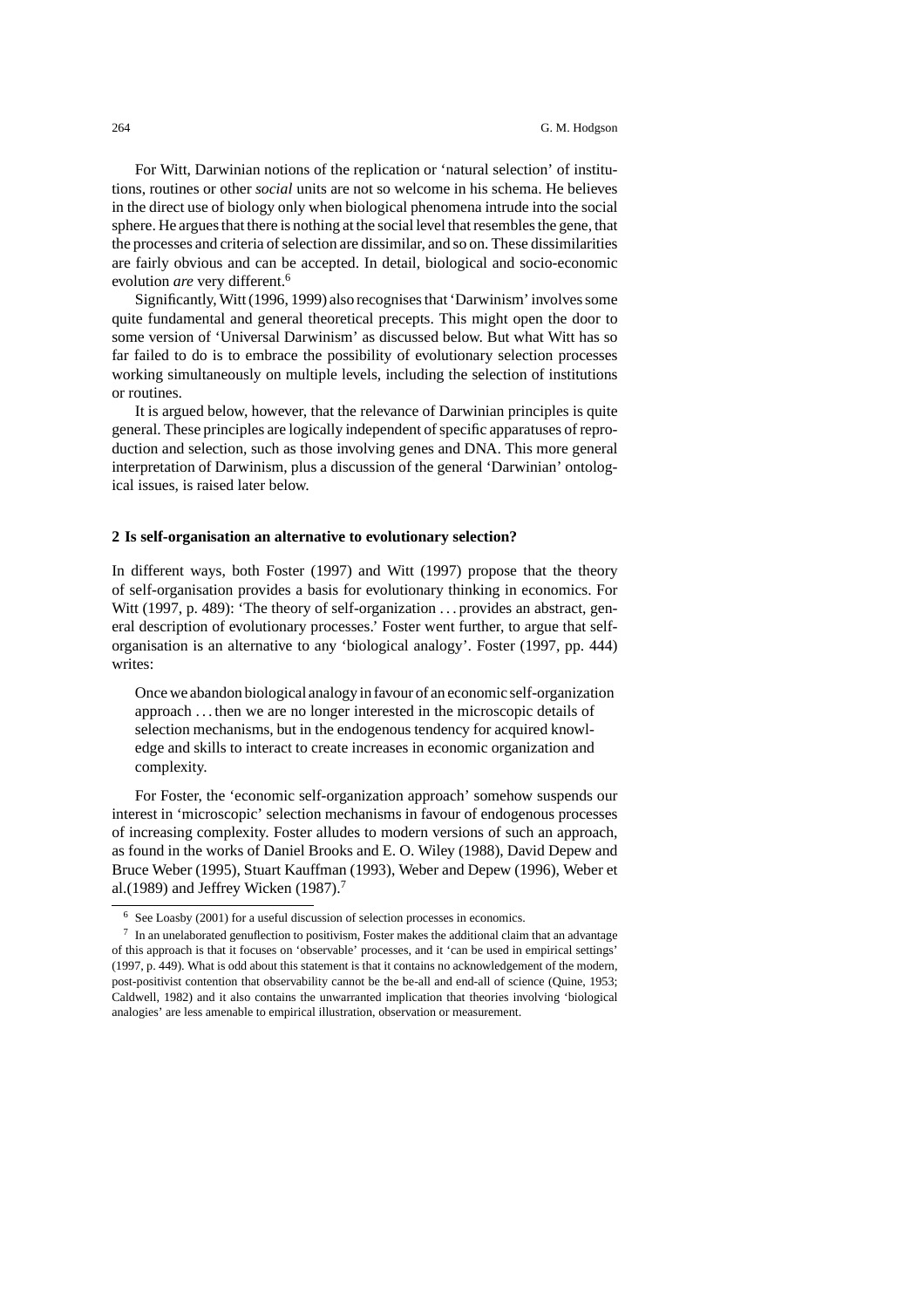It is clear that several of the authors within this research tradition are critical of some presentations of Darwinian theory. For example, Depew and Weber (1995) note the changing agendas and shifting emphases of Darwinian enquiry over the years. Others, like Brooks and Wiley (1988), Weber et al. (1989) and Wicken (1987) are keen to generalise evolutionary explanations and integrate insights from thermodynamics such as the entropy law. Kauffman (1993) makes a powerful argument that natural selection alone cannot explain the origin of complex organisms. Systems involving non-linear interactions involve a large number of possible states, most of which would have little survival value. Kauffman argues that processes of self-organisation channel systems into more restrictive possibilities, some of which can have evolutionary benefits.

However, if we inspect this literature further then we come to a quite different conclusion from the one proposed by Foster (1997).*Not one of these modern authors cited above sees his argument as an alternative to Darwinian theory.* Wicken (1987) writes of 'extending the Darwinian paradigm', not exterminating it. Depew and Weber (1995) write of 'Darwinism evolving', not Darwinism abandoned. Weber and Depew (1996, p. 51) write:

the very concept of natural selection should be reconceived in terms that bring out its dynamical relationships with chance and self-organization. In our view, Kauffman's recent work, as expressed in *The Origins of Order*, does just this.

Note here that what is involved is a revision of natural selection theory, not its negation. Similarly, Kauffman (1993, p. 644) himself relates:

I have tried to take steps toward characterizing the interaction of selection and self-organization. . . . Evolution is not just 'chance caught on the wing.' It is not just a tinkering of the ad hoc, of bricolage, of contraption. It is emergent order honored and honed by selection.

The last sentence is worthy of reflection and emphasis. Once again, Kauffman does not conceive of his theory as an alternative to Darwinism (Lewin,1992,pp. 42– 43). On the contrary, once self-organised systems and subsystems emerge, natural selection does its work by sorting the more adapted from the less. Kauffman explains this in detail. Natural selection acts upon these self-organised structures once they emerge. Far from being an alternative to natural selection, self-organisation requires it, in order to determine which self-organised units have survival value. As Gary Cziko (1995, p. 323) argues:

the laws of physics acting on nonliving entities can lead to spontaneous complexity, but nothing in these laws can guarantee *adapted* complexity of the type seen in living organisms . . . Of all the complex systems and structures that may self-organize due to the forces of nature, there can be no assurance that all or any of them will be of use for the survival and reproduction of living organisms.

In a sense, Witt (1997, p. 489) is correct in his assertion that self-organisation 'provides an abstract, general description of evolutionary processes' but natural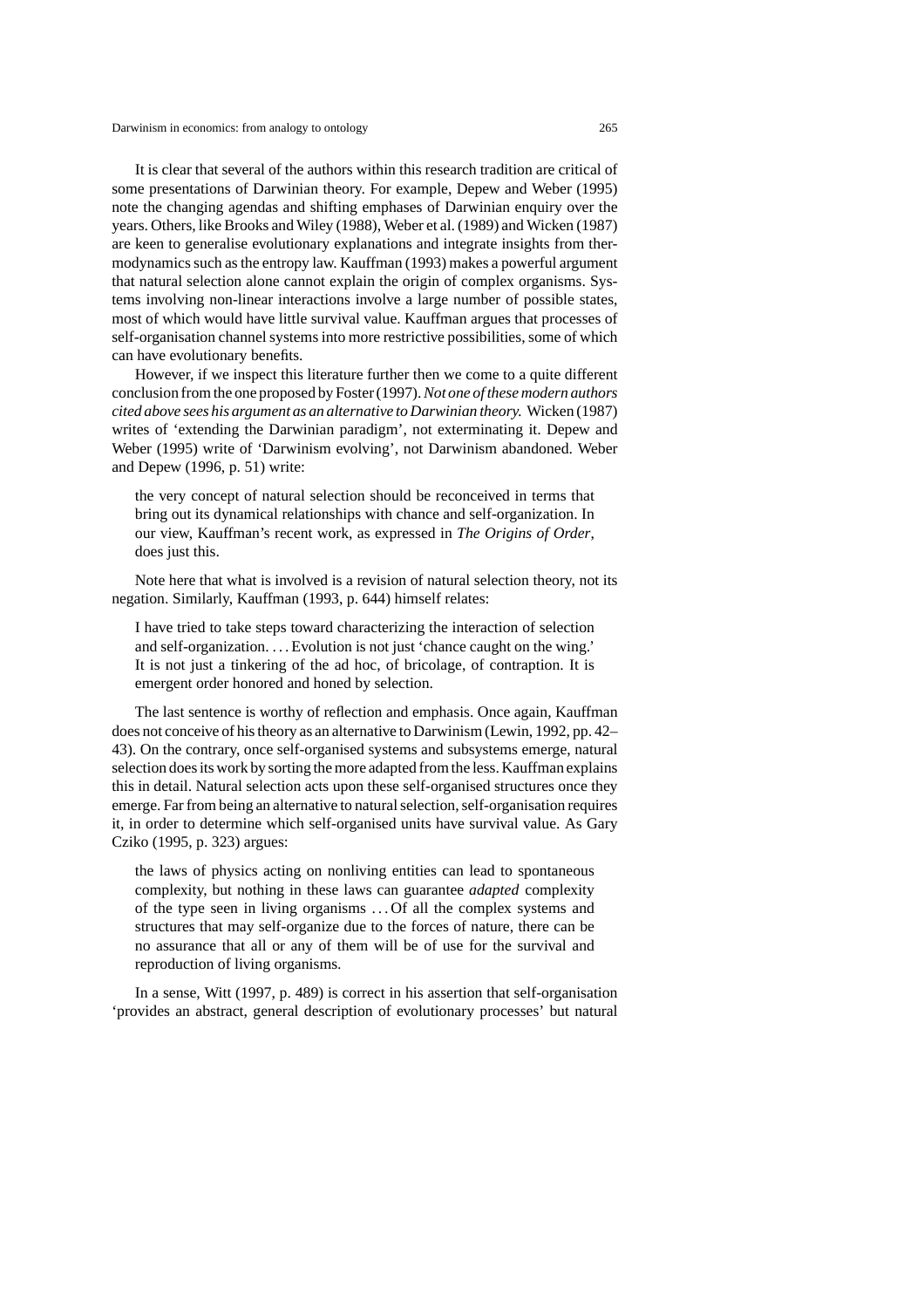selection is no less abstract, nor less general. Indeed, self-organisation involves an ontogenetic evolutionary process,in that it addresses the development of a particular organism or structure. This does not rule out the possibility that ontogeny can also involve the natural selection of entities *within* the organism. For example, the growth of many organisms involves the natural selection of immunities,neural patterns and (often beneficial) bacteria in their gut (Edelman,1987; Plotkin,1994). Likewise, the growth of a firm may involve the internal selection of habits or routines (Nelson and Winter,1982). Hence some descriptions of self-organising processes involve some (phylogenetic) selection of constituent components of the emerging structure.

However, accounts of self-organisation or ontogeny do not *necessarily* involve selection or phylogeny. By definition, phylogeny involves the existence of a whole population,in which selection can occur. Hence natural selection is *always* phylogenetic as well as ontogenetic, in that it addresses the evolution of whole populations of organisms or structures. In general, ontogeny *may* but does not necessarily incorporate phylogeny; but phylogeny *always* incorporates ontogeny.

Furthermore, from the point of view of the overall evolutionary process, complete evolutionary descriptions require a phylogentic account of the selection of ontogentically developing units. Hence while self-organisation is important (and perhaps essential), it cannot provide a *complete* evolutionary description. This must involve phylogeny as well as ontogeny. If we are confined to ontogeny then our description of the overall evolutionary process is incomplete; it does not address the differential survival and fecundity of different (self-organised) structures or organisms.

In another sense elaborated later below, natural selection is more general, in that it provides evolutionary principles applying to all complex evolving systems. Kauffman has noted the importance of self-organisation in this process, but not that it has the same degree and kind of universality. In short, some self-organisation may be an important part of evolution but it cannot replace natural selection.

Self-organisation theorists have shown how complex structures can emerge without design, but these structures are themselves subject to evolutionary selection. Some will survive longer and be more influential than others: selection will operate. We have every reason to see these issues as relevant to economic evolution. Conscious choices, competitive pressures, market forces or environmental constraints operate on technologies, institutions, regions and even whole economies. All of these contain self-organised structures, but this does neither preclude nor demote the role of evolutionary selection.

#### **3 'Artificial' selection and human intentionality**

Yngve Ramstad (1994) also argues that biological analogies are inappropriate for economics. One of his reasons is based on the argument of John Commons that institutional evolution involves 'artificial' rather than 'natural' selection. In several of his works, Commons (1924, p. 376) argues that: 'Economic phenomena, as we know them, are the result of artificial selection and not of natural selection.'<sup>8</sup>

<sup>&</sup>lt;sup>8</sup> See also, for example, Commons (1934, pp. 45, 120, 636, 657–658, 713).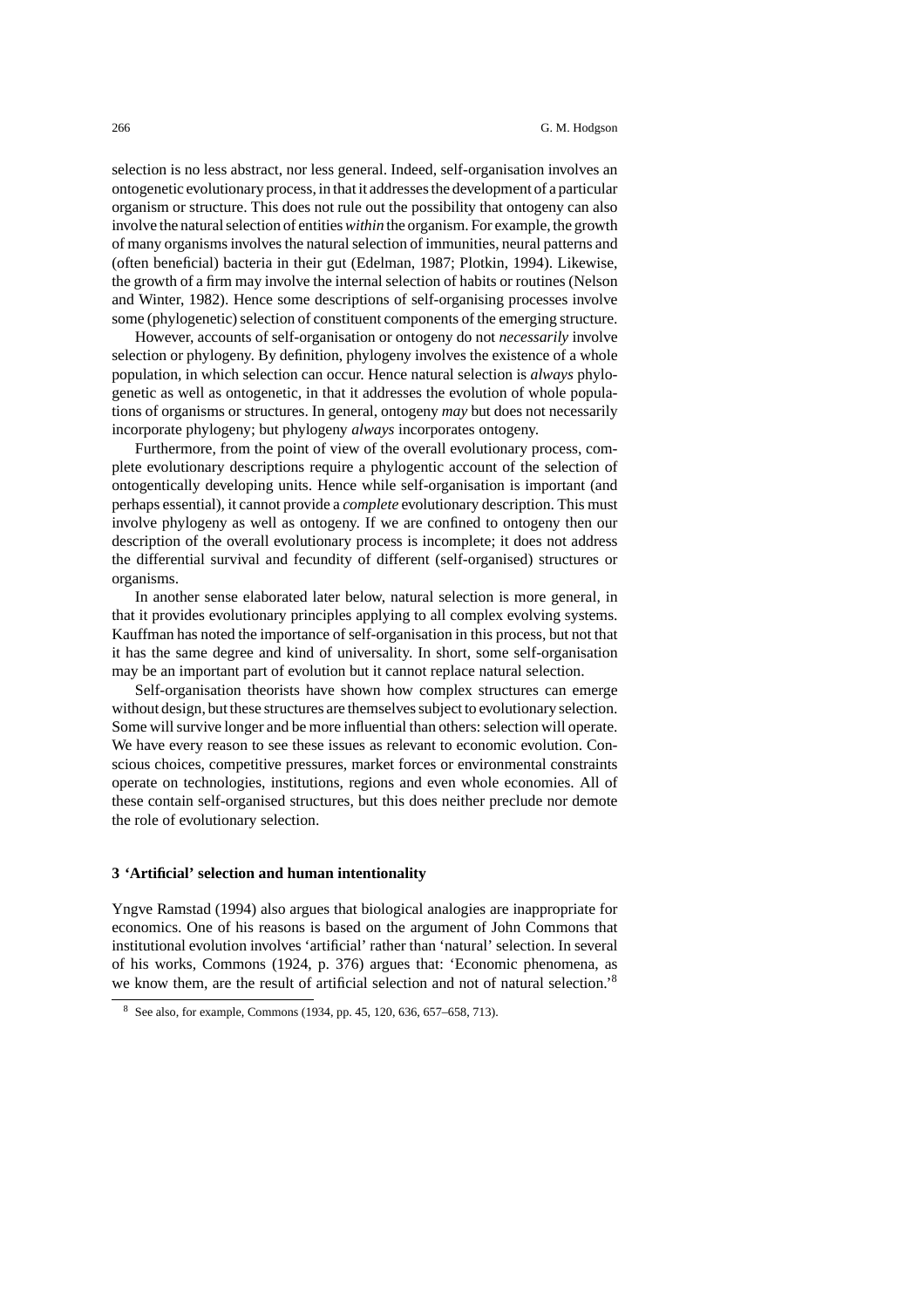Here Commons is entertaining a notion established by Darwin himself. 'Artificial selection' occurs when a human breeder selects strains of a plant or animal, on the basis of their attributes, for further propagation.<sup>9</sup> On this basis, Ramstad (1994, p. 109) conjectures that:

Commons would in all likelihood have concurred completely with the view that espoused shortly after his death by Edith Penrose, namely, that since economic evolution can best be understood through concepts rooted in human volition, it would be the wisest course to avoid biological metaphors altogether.

Let us look at the issues involved. The essential characteristic of artificial selection is that humans manipulate the criteria or environment of selection. The 'artificiality' of the selection process stems principally from the fact that it is under the control of a human agent. But it would be a misunderstanding to see artificial selection as an *alternative* to natural selection. After all, the human who is doing the selection is also a product of natural evolution. There is nothing that privileges humans above other animals in this respect. In addition, other animals make selections too. Ants collect and keep live aphids. A tiger selects its prey. A cow first eats the tastiest grass.

Furthermore, the dispositions, aims and criteria that the human uses in selecting specimens for 'artificial' selection are also the products of processes of cognitive and cultural evolution. Accordingly, in criticising Commons, the institutional economist Morris Copeland (1936, pp. 343–344) pointed out that Commons's 'artificial selection' of institutions depended on the prior 'natural selection' of the guiding ethical or other principles that were used in the selecting process. Copeland's valid point was that the evolution of the criteria used in any 'artificial' selection must also be explained.

In a useful critical discussion of artificial selection, Daniel Dennett (1995, p. 316) considers,what if Earth was set up as a 'theme park' by some unseen aliens, who populated it with life and occasionally tinkered with its evolution?<sup>10</sup> In this case it would be 'artificial selection' but there would be no obvious way of distinguishing it from 'natural selection'. As another example,in the science fiction comedy by Douglas Adams, *The Hitch Hiker's Guide to the Galaxy,* it is proposed that humans are the third most intelligent species on Earth, after the white mice and the dolphins. The white mice are performing a complex experiment on humans, while just pretending that the humans are performing simple experiments on them. In this imaginary case, who is artificially selecting whom? As Dennett (1995, p. 317) reports: 'all the biologists I have queried on thus point have agreed with me that

<sup>&</sup>lt;sup>9</sup> Darwin (1859) writes of selection 'applied methodically' by humans to domesticated animals. This was primarily to convince his readers that descent with modification was possible, and thereby to introduce the concept of natural selection. Darwin does not suggest that 'artificial' and 'natural' selection are mutually exclusive.

 $10$  In response to a critic, it must be emphasised that the use of a quotation does not imply agreement with every statement made by its author. For example, in this present paper I have cited some good arguments made by Dawkins and Dennett. However, I disagree with them in several other significant respects. See Hodgson (2001c; forthcoming).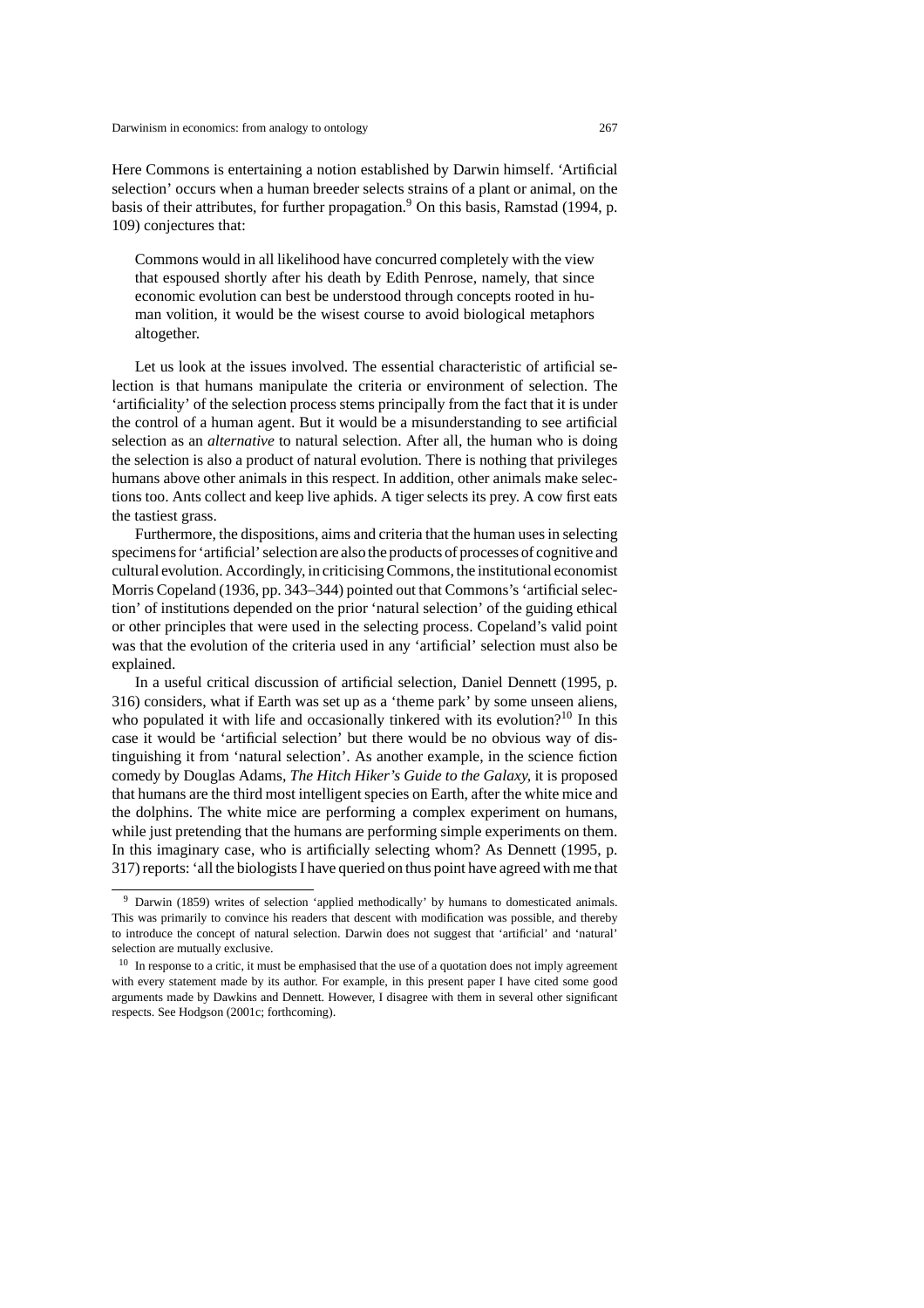there are no sure marks of natural, as opposed to artificial, selection.' Most conceptions of 'artificial selection' artificially and anthropocentrically presume that humans are choosing agents, but other species are not.

In reality, in contrast to science fiction, it may be true that humans are the most intelligent species on Earth and that they have the greatest capacity for conscious prefiguration, deliberation and choice about alternatives. We imagine possibilities of choosing and acting in advance. But these capacities exist to some extent in other species. As Darwin  $(1859, p. 208)$  himself wrote: 'A little dose ... of judgement or reason often comes into play, even in animals very low in the scale of nature.' To assume that no trace of judgement or reason existed with other species would be to raise a difficult question: when and how in evolutionary time were these cognitive privileges bestowed upon humans? To avoid a religious or mystical answer,we have to assume that these cognitive attributes themselves evolved through time, and existed to some degree in pre-human species.

Furthermore, even when 'artificial selection' does take place, that is not the end of the story. Different institutions or societies, in which artificial selection is involved, sometimes compete against each other. Hence some additional processes of evolutionary selection may be involved. In no way can artificial selection replace or demote a broader concept of evolutionary selection in human society.

#### **4 Darwinian ontology and causal explanation**

An important point emerges here. As John Dewey (1910, p. 15), Ernst Mayr (1988, 1992) and Dennett (1995) explain, it is part and parcel of Darwin's underlying philosophy that all intentionality has itself to be explained by a causal process. This causal explanation has to show how intentions are formed in the psyche and also how the capacity to form intentions itself gradually evolved. For Darwin, natural selection is part of this explanation. There can be no 'uncaused cause'. However, the fact that intentions are somehow determined does not mean that human agency is any less substantial or real (Vromen,2001; Hodgson,2001c).

In principle, all outcomes have to be explained in an interlinked causal process. There is no teleology or goal in nature. Everything must submit to a causal explanation in scientific terms. This is a key part of Darwin's ontological outlook, to which in general terms we shall again return below. As Dennett (1995,p. 205) put it,Darwin turned the traditional doctrine of intentionality upside down: 'intentionality doesn't come from on high; it percolates from below, from the initially mindless and pointless algorithmic processes that gradually acquire meaning and intelligence as they develop.'

Accordingly, Penrose (1952) and others were wrong to suggest that Darwinian theories of evolution excluded deliberative and calculative behaviour. On the contrary, Darwin insisted that calculations and intentions had to be explained.<sup>11</sup> For Darwin, every event and effect had a cause. This ontological commitment was recognised long ago by the influential biologist and friend of Darwin,George Ro-

 $11$  In conversations with the present author before her death in 1996, Penrose had revised her opinion. She was deeply fascinated with evolutionary and other explanations of human consciousness.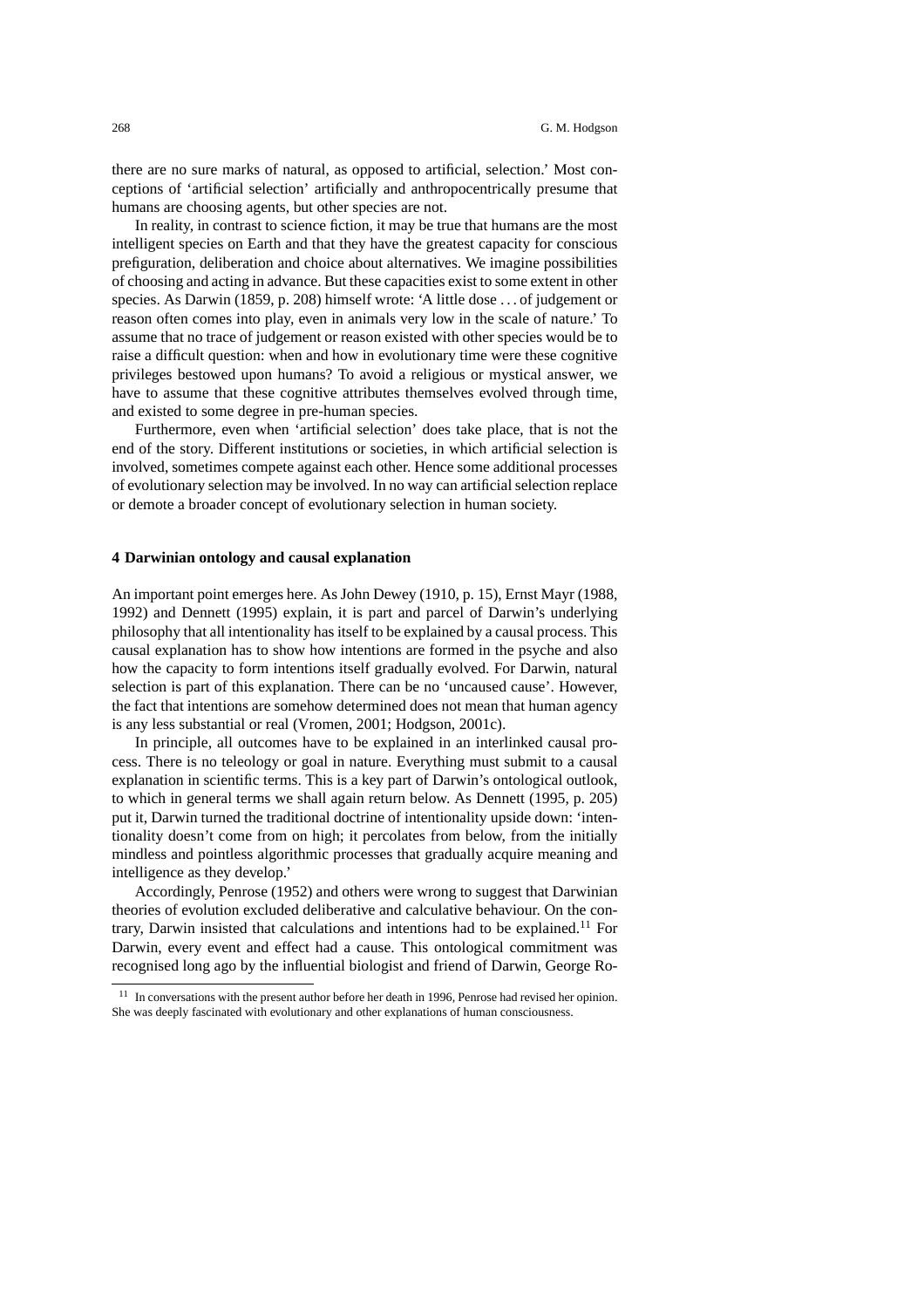manes,who insisted that Darwinism above all meant causal analysis. Instead of taxonomy and the accumulation of facts,'causes or principles are the ultimate objects of scientific quest' (Romanes, 1893, vol. 1, p. 5). Darwin's commitment to universal causal explanation was logically independent of, and additional to, his theory of natural selection. But in his concern to explain descent with modification and the comprehensive 'tree of life' – as well as the emergence of humans and their intentions – Darwin was persistently invoking a universal causal principle.

Rare among social scientists, Thorstein Veblen understood this point very well (Hodgson, 2001c). For Veblen (1919, p. 238), writing in 1909, intentionality or 'sufficient reason' had itself to be explained in terms of cause and effect:

The modern scheme of knowledge, on the whole, rests, for its definitive ground,on the relation of cause and effect; the relation of sufficient reason being admitted only provisionally and as a proximate factor in that analysis, always with the unambiguous reservation that the analysis must ultimately come to rest in terms of cause and effect.

While the 'element of discriminating forethought . . . distinguishes human conduct from brute behavior', this element is itself caused and must also be explained. Veblen then pointed out that 'economics has had the misfortune' to allow explanations in terms of intentions to supplant causal explanations as 'the sole ultimate ground of theoretical formulation'. Regrettably, because Darwinism is still not widely understood, this 'misfortune' still affects the whole of the social sciences today. It is still taken for granted that the existence of a human intentionality is sufficient to explain human action, without probing the causes behind intentions themselves. Darwinism does not deny belief, purposeful behaviour or foresight: it simply assets that they too are caused.<sup>12</sup>

#### **5 Universal Darwinism**

We now come to a vital stage in the argument. The critics of 'biological analogies' seem unaware of some important conceptual developments in biology that undermine their case. Dating back over a century, a number of prominent thinkers, including Walter Bagehot (1872), William James (1880), David Ritchie (1890, 1896),Samuel Alexander (1892),Charles Sanders Peirce (1992) in 1898,Thorstein Veblen (1899, 1919) and James Baldwin (1909) have argued that the Darwinian principles of natural selection apply not simply to biology but also to mental, epistemological, moral, social or even cosmic evolution. They argued that Darwinism had a wider application than to biology alone. One of the major later developments along this road was an article by the great polymath Donald Campbell (1965), in which he suggested that Darwinism contained a general theory of the evolution

<sup>&</sup>lt;sup>12</sup> Khalil (2000) upholds that Darwinism involves 'blind' agents, acting without purpose, and tries to reinstate Lamarck instead. But essentially he instates a causal dualism,with purpose itself unexplained and unrelated to any other type of cause. For an excellent critique of dualism see Bunge (1980). Furthermore, contrary to widespread supposition, Lamarck himself was a causal materialist: like Darwin he saw intention or volition as rooted in material causes (Boesiger,1974).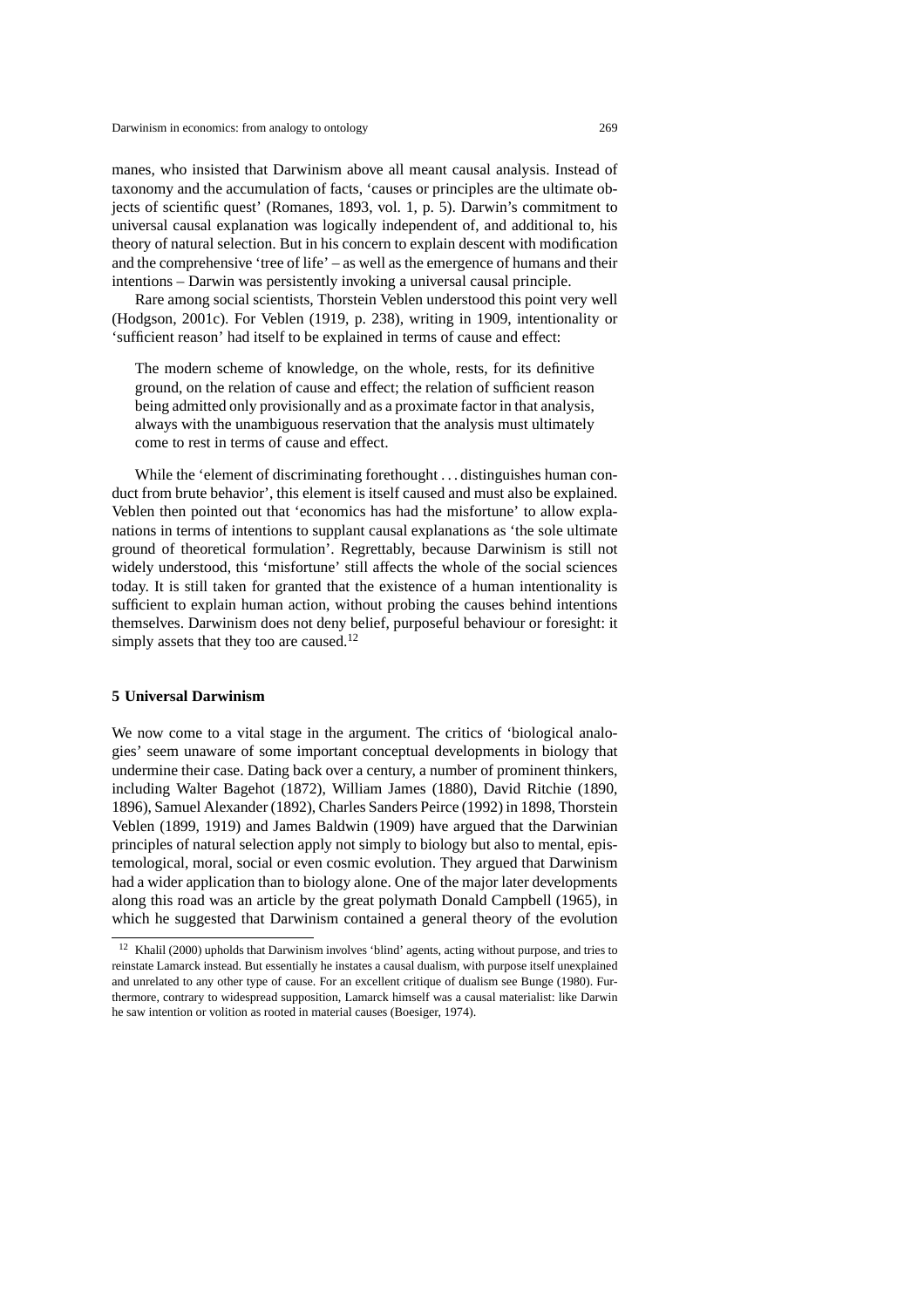of all complex systems. Campbell (1965,p. 24) made the point that the appropriate analogy for social evolution is not biotic evolution, but the more general processes of evolution of complex systems 'for which organic evolution is but one instance'. Subsequently, Richard Lewontin (1970) also suggested that the domain of application of Darwinian theory could be broadened.<sup>13</sup>

Then Richard Dawkins (1983) coined the term 'universal Darwinism'. Dawkins argues that if life existed elsewhere in the universe,it would follow the Darwinian rules of variation, inheritance and selection. Even if there were a very different system of inheritance, including one that allowed the 'Lamarckian' inheritance of acquired characters, a coherent account of the evolutionary process would still require the key elements of the Darwinian theory.<sup>14</sup>

As long as there is a population with imperfect inheritance of their characteristics, and not all of them have the potential to survive, then Darwinian evolution will occur. Significantly, Cziko (1995) describes the acknowledgement of such a 'universal selection theory' as 'the Second Darwinian Revolution'.

As such, Darwinian evolution is not tied to the specifics of genes or DNA: essentially it requires some mechanism of inheritance. On planet Earth, we find that DNA has the capacity to replicate. But other 'replicators' may exist,on Earth and elsewhere. One possible and relevant example is the propensity of human beings to communicate, conform and imitate, making the replication or inheritance of customs, routines, habits and ideas a key feature of human socio-economic systems. Richard Nelson and Sidney Winter (1982) have famously applied the principles of variation, inheritance and selection to routines in firms.

'Universal Darwinism' is not a version of biological reductionism or 'biological imperialism' where an attempt is made to explain everything in biological terms. On the contrary,Universal Darwinism upholds that there is a core set of general Darwinian principles that, *along with auxiliary explanations specific to each scientific domain*, may apply to a wide range of phenomena. Such an idea has been suggested by Winter (1987, p. 617):

In sum, natural selection and evolution should not be viewed as concepts developed for the specific purposes of biology and possibly appropriable for the specific purposes of economics, but rather as elements of the framework of a new conceptual structure that biology, economics and other social sciences can comfortably share.

<sup>&</sup>lt;sup>13</sup> However, Fracchia and Lewontin (1999) have been critical of some Darwinian theories of cultural evolution, pointing out that some theories of cultural evolution lack an adequate concept of social structure, treating populations rather as aggregates. But they do not show that a Darwinian approach to social evolution would necessarily exclude an adequate treatment of social structures.

<sup>14</sup> Hodgson (2001a,forthcoming) and Knudsen (2001) argue that social evolution is *both* Lamarckian and Darwinian. Lamarckism and Darwinism are neither opposites, nor even mutually exclusive. Darwin (1859) himself flirted with Lamarckian ideas. The most important thing that is wrong with Lamarck's theory is that it does not provide an adequate causal explanation of how the inheritance of acquired and beneficial characters may occur. The additional question of whether there is a Weismann barrier, ruling out 'Lamarckian' phenotypical interference with the replicating genetic code,is partly empirical in nature. Arguably, with other replicators, such as human habits and routines, such interference is possible.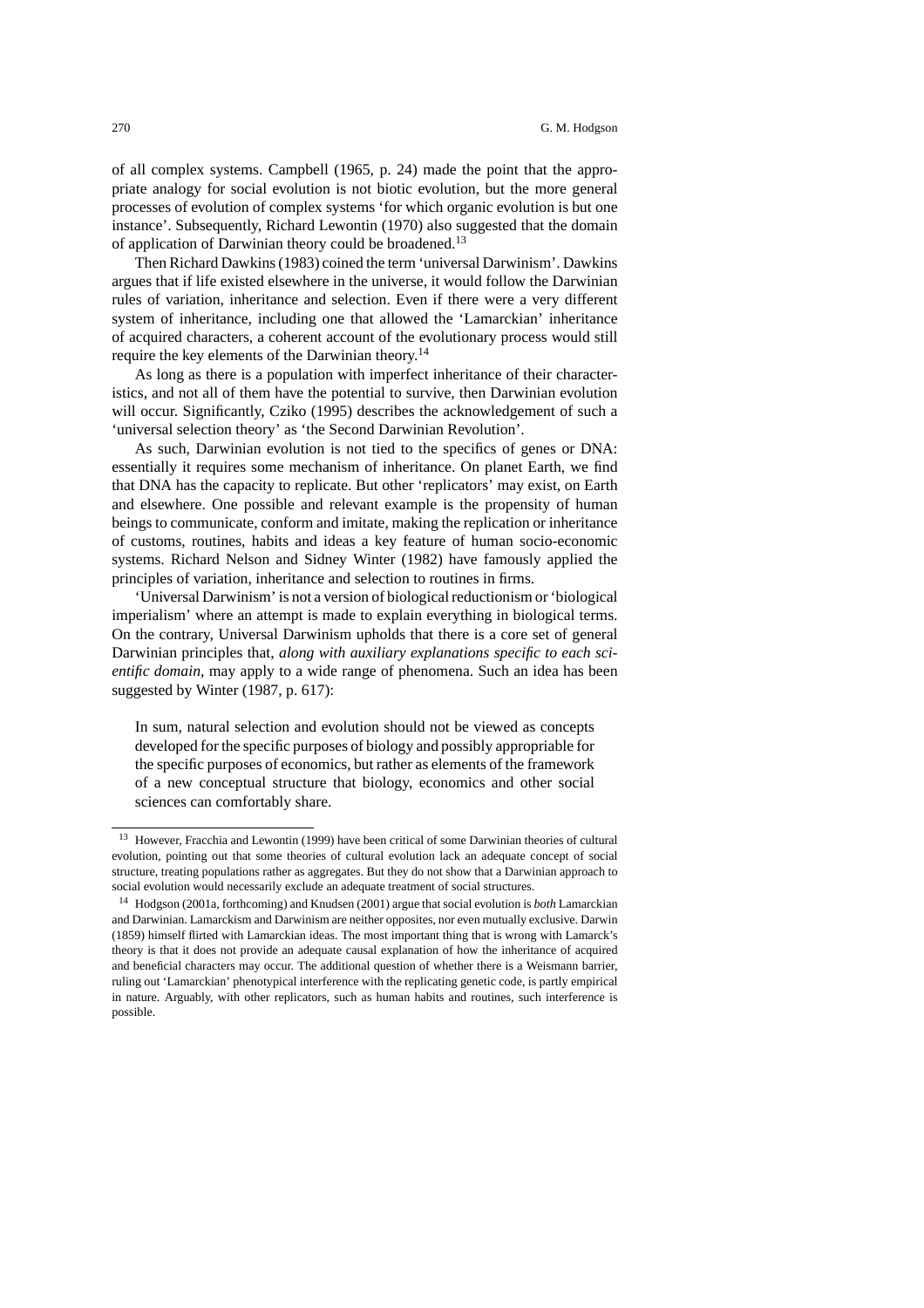Darwinism in economics: from analogy to ontology 271

As a result, Universal Darwinism is not a doctrine in the genre of the 'economic imperialism' of neoclassical economists such as Gary Becker (1976) or Jack Hirshleifer (1982). Such 'imperialisms' involve the claim that a wide range of phenomena can be explained *completely and exclusively* in terms of a single set of principles. By leaving an opening for domain-specific, auxiliary explanations, Universal Darwinism does not necessarily involve such a claim.

Darwin (1859,pp. 422–423; 1871,vol. 1,pp. 59–61) himself suggested that 'the struggle for life' may be going on among such entities as the words and grammatical forms of human language, as well as among organic life. Another example of the extension of the principle of 'natural selection' is the proposal of William James (1880) that ideas themselves are passed on and produce random variations, upon which social and natural circumstances select the survivors. Such a notion is now familiar to us in the form of the 'evolutionary epistemology' pioneered by Karl Popper (1972), Donald Campbell (1974) and others. Gerald Edelman's (1987) idea of 'neural Darwinism' – with selection working on neural connections  $-$  also fits within the framework of 'Universal Darwinism'. Furthermore, in the immune system there is selection process working on a regenerating variety of replicating units, known as lymphocytes (Plotkin, 1994, ch. 3). Computer viruses also replicate and evolve (Aunger, 2002). All of these are cases, not merely an evolutionary analogy, but also the existence of multiple processes that are *actually* evolving in accord with basic Darwinian principles of variation, inheritance and selection.

It is important to re-emphasise that devotees of Universal Darwinism do not attempt to explain everything in *biological* terms. The alleged universality of Darwinian mechanisms does not mean that the process involved is always that of *genetic* variation and selection. Furthermore, when genetic evolution does exist, this does not rule out additional evolutionary processes, acting on different entities, at additional ontological levels.

This applies to Universal Darwinists such as Dawkins, as well as to others. Even in his famous book *The Selfish Gene,* Dawkins (1976) proposed a second level of selection operating at the human level: the 'meme'. Accordingly, in two important essays, David Hull (1980, 1981) 'argued that in spite of himself Dawkins had made an important contribution to a hierarchically expanded Darwinism' (Depew and Weber,1995,p. 384). Later Dawkins (1983,p. 422) himself wrote: 'It is also arguable that today selection operates on several levels,for instance the levels of the gene and the species or lineage, and perhaps some unit of cultural transmission'. In his book *The Extended Phenotype,* Dawkins (1982) outlines a multi-level selection theory at greater length.

Likewise, in his approving discussion of Universal Darwinism, Plotkin (1994, p. 101) himself proposes 'a hierarchically structured evolutionary theory' in which there are different units of selection at each level. Plotkin's anti-reductionism is explicit. He openly rejects the notion that evolution at a higher level can be explained entirely in terms of evolutionary processes at a lower level. Plotkin (1994, p. 176) argues that because of 'selectional processes in the mechanism of intelligence', intelligent behaviour 'cannot be reductively explained by genetics or genetics and development'.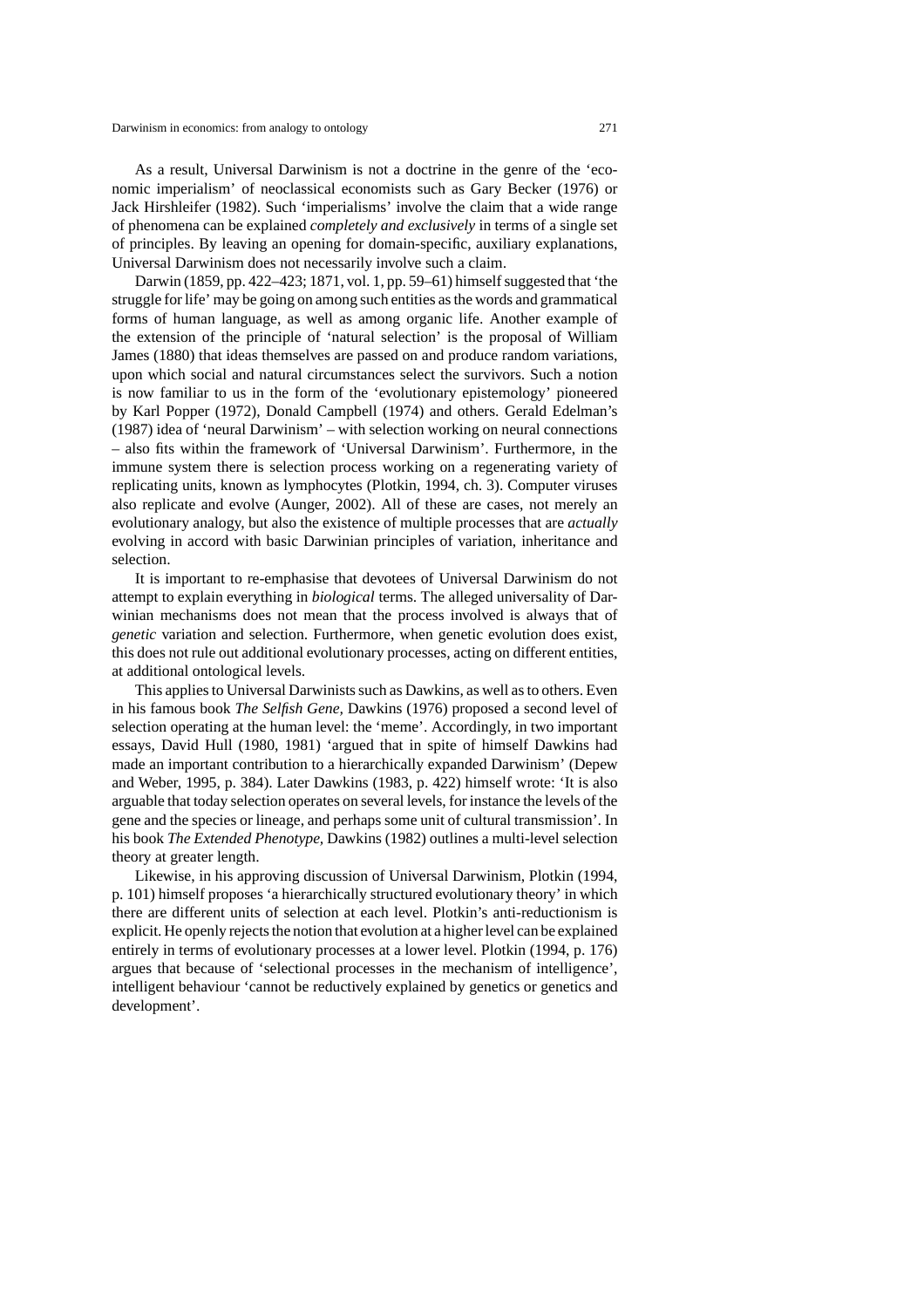We could explore the possibility of 'Universal Darwinism' even further. The American philosopher Charles Sanders Peirce proposed in 1898 that *the laws of nature themselves evolve* (Peirce,1992). This controversial idea is being further developed by physicists today, involving the hypothesis that key physical constants take the values they do because alternative universes in which the constants took different values failed to survive (Smolin,1997).

Leaving such cosmological speculations on one side, it is clear that the Darwinian theory is extremely powerful, because it is the only adequately detailed and general causal account of the evolution of complex systems,including organic life. It apparently provides an encompassing framework within which all the lesser and particular theories can be placed.

Two points are important to note at this stage. First, the question of the adequacy or otherwise of 'biological analogies' is not the fundamental question,as all social systems are subject to essential evolutionary principles by virtue of the existence of variety, inheritance and selection. In particular, by recognition of the ontological priority and replenishment of variety in both natural and social systems, Darwinian 'population thinking' is also highly relevant for social scientists.<sup>15</sup> Accordingly, even if the detailed mechanisms of change at the social level are quite different from those described in biology, *socio-economic evolution is still Darwinian in several fundamental senses.*

Second, while all open, complex, evolving systems may be subject to a core set of Darwinian laws, the notion of Universal Darwinism itself provides no alternative to a detailed explanation of the particular emergent properties and processes at the social level. Acceptance of Universal Darwinism does not provide all the necessary causal mechanisms and explanations for the social scientist, nor obviate the elaborate additional work of specific investigation and detailed causal explanation in the social sphere.

There are several reasons why the precise mechanisms of socio-economic evolution are different from those that apply to organisms on Earth. For example, socio-economic replicators such as habits, routines and institutions make highly imperfect copies of themselves (through imitation or whatever), compared with the high fidelity reproduction of segments of DNA. Also, socio-economic selection and winnowing is not principally from generation to generation but also within the life of socio-economic units. Hence selection in socio-economic evolution does not necessarily always involve the death of some units of selection. The typical lineages of natural evolution separate and diverge,whereas in society there is often transmission of information across lineages,which may then combine and converge (Gould, 1987, 1991). Furthermore, the environment of socio-economic selection is often changing rapidly, compared with the long and often more stable epochs in which much selection in nature takes place. Finally, as noted above, in the socioeconomic sphere there is the possibility of the 'Lamarckian' inheritance of acquired characters, and this is largely or completely excluded from genetic evolution.

<sup>15</sup> See Mayr (1982) for a discussion of Darwinian 'population thinking'. The idea is implicit in works such as Penrose (1959) and Nelson (1991), and explicit in Metcalfe (1994, 1998).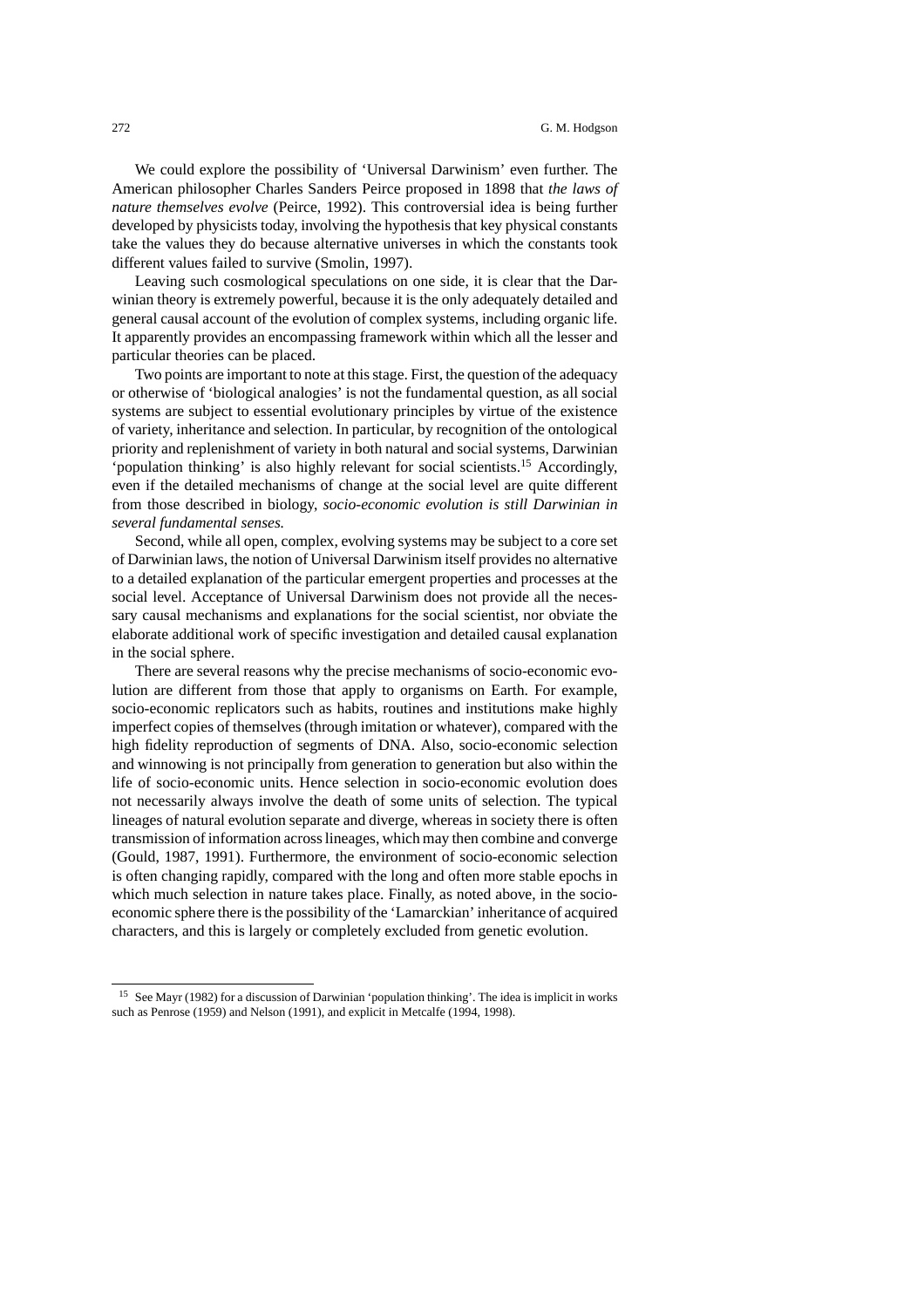Note, however, that none of the points in the preceding paragraph undermines the idea of Universal Darwinism. Although the detailed mechanisms are quite different in each sphere, they both involve the general Darwinian principles of variation, inheritance and selection.

However, it is important to emphasise that neither Universal Darwinism nor the theory of natural selection can give us a full, detailed explanation of evolutionary processes or outcomes. Biological explanations work in a different manner to those in (say) physics. At the centre of Darwinism there is a rigorous theory, but it explains little on its own and it is thus placed in the context of a mass of empirical material (Hull,1973,pp. 3–36). Darwinian principles cannot themselves provide a detailed explanation of why humans have hair, or why a bird's plumage is a particular colour. Instead,Darwinian principles provide a general explanatory framework into which particular explanations have to be placed. In some cases an unobtrusive appearance may be explained for reasons of camouflage; while in some birds, bright and colourful plumage is there to attract a mate. Hence specific explanations can be very different from one another, while being consistent with natural selection.

Darwinian biology invokes multi-levelled explanations, in which the theory of natural selection is the over-arching and organising theoretical framework. Far from being irrelevant to economics, it is argued elsewhere that such multi-level explanations are also necessary for the social sciences (Hodgson,2001b). It is possible that some of the reaction against 'biological analogies' is grounded on a mistaken view that theories operate on one level only. The concern is that the invocation of such analogies necessarily means a slavish copying of every detail of biological evolution. On the contrary, Darwinian evolution shares common ground with economics at a much higher level of abstraction, as a result of the fact that both biology and the social sciences address complex, open, evolving systems. Accordingly, the relevance of Darwinism for economics is at a less detailed and more abstract level, concerning the general relevance of variation, inheritance and selection, as well as the Darwinian blanket commitment to causal explanations.

Clearly, if Darwinian ideas are applied to the social as well as to the natural world then concepts such as replication or inheritance have to be carefully defined. Universal Darwinism requires us to examine detailed mechanisms of variation, inheritance and selection. In principle, if no such mechanisms exist then Universal Darwinism would find its boundary. The limits of Universal Darwinism very much hinge on this issue.<sup>16</sup>

#### **6 Some problems and possible objections**

Let us take stock of the argument so far. It has been shown that Darwinism includes not only specific theories that explain particular biological mechanisms, but also a general theory that applies to all open, complex and evolving systems, irrespective of the particular mechanisms of inheritance or replication. Accordingly, Darwinism

<sup>&</sup>lt;sup>16</sup> See Sperber (2000) and Aunger (2002) for attempts to define replication in a way that challenges the 'memetics' approach to analysing culture. In Hodgson (forthcoming) there is a conceptual analysis of the replication of routines.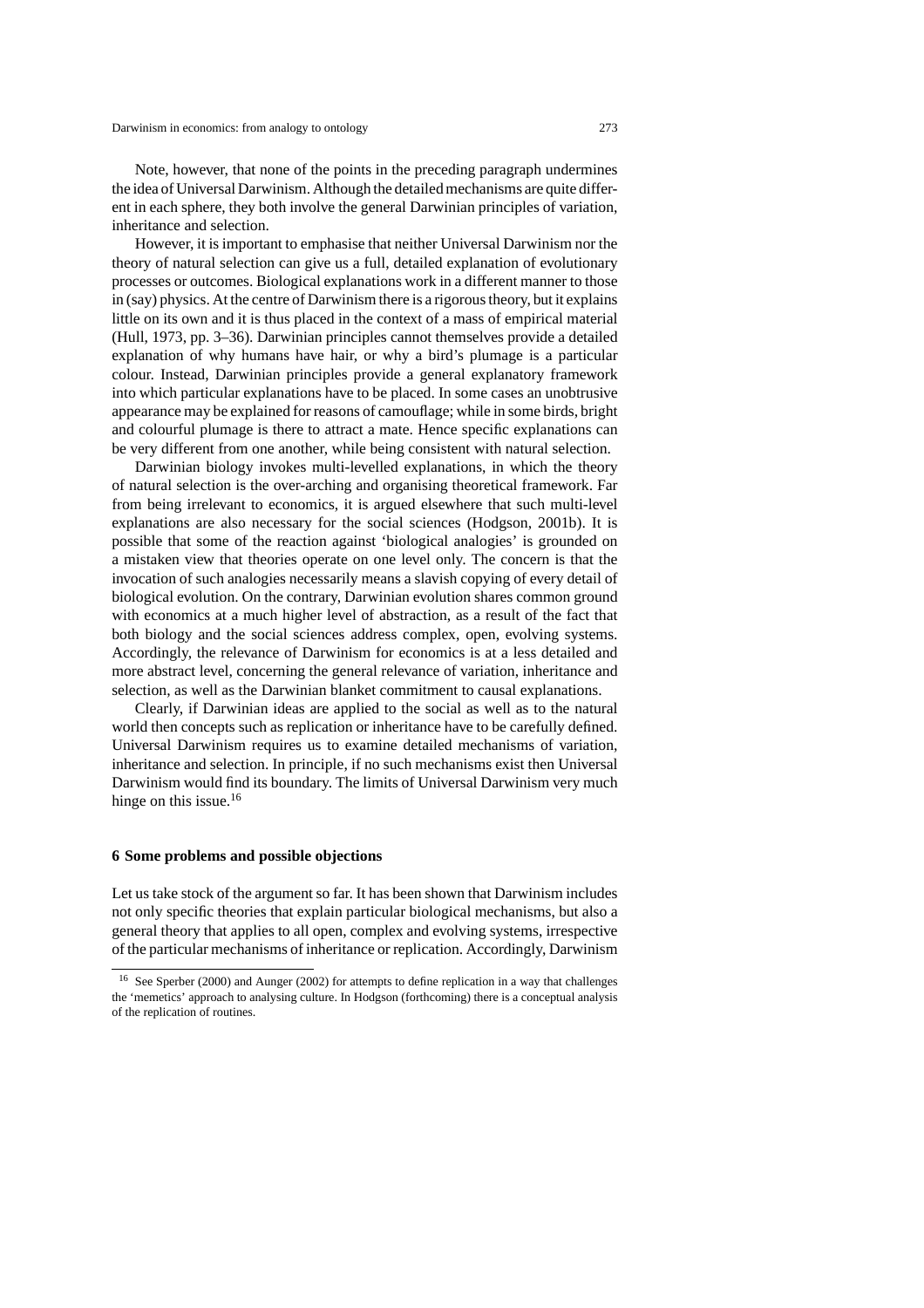has some unavoidable importance, at the general theoretical as well as the specific analogical and metaphorical levels. In addition,Darwinism involves an ontological commitment to the existence of causes, requiring detailed and complete causal explanations of everything from human intentions to evolution itself. It was the latter, ontological commitment that made Darwin's ideas 'dangerous' and corrosive of mystical or religious explanations of events.

Accordingly,blanket dismissal of all 'biological analogies' without recognition of the differences between the different aspects and levels of Darwin's thought is likely to be highly misleading. The strongest reason to be sceptical of 'biological analogies' involves the detailed differences between the types of evolutionary mechanism applying to the socio-economic and to the natural domain. But society and nature also have much in common. Above all, they are both open, complex systems, that evolve through variation, inheritance and selection, even if the precise details of the mechanisms involved are very different. Accordingly, some general aspects of Darwinian theory apply to society as well as nature.

Furthermore, the ontological arguments for causality apply equally and forcibly to both the natural and the social spheres. As well as the principle of natural selection, Darwinism also invokes a commitment to the philosophical idea that regular, scientific laws determine phenomenal outcomes.

Two misgivings may appear in response to this Darwinian commitment. The first is a revulsion against 'determinism' and the second is a concern that the idea of determinacy would deny novelty. Let us deal with these objections briefly and in turn. In truth, there are at least three different versions of 'determinism', as outlined below.

- 1. Determinism is sometimes defined as the epistemological doctrine that '*any event can be rationally predicted, with any desired degree of precision, if we are given a sufficiently precise description of past events, together with all the laws of nature*' (Popper, 1982, pp. 1–2). We may call this idea 'predictability determinism'.
- 2. A different definition of determinism is the notion that, any given set of circumstances and state of the world must lead to a *unique* outcome: 'given A, Bmust occur' (Blanshard, 1958, p. 20). We may call this principle 'regularity determinism'. It involves the denial of randomness and chance in the universe. This is an ontological rather than an epistemological notion: it says nothing about what we may be able to know or predict.
- 3. Another definition of determinism is the notion that *every event has a cause* (Urmston, 1989). This is again an ontological statement about the world, otherwise known in philosophy as 'the principle of universal causation' or sometimes 'ubiquity determinism'. A broader and more refined formulation is provided by Bunge (1959,p. 26). He describes the '*principle of determinacy'* amounting to: '*Everything is determined in accordance with laws by something else*'.

The third version of determinism is central to Darwinism and is adopted here. But there is nothing in Darwinism that involves any commitment to the first two versions of determinism. These three versions of determinism are logically independent: one does not flow from the other. Mario Bunge (1959), Roy Bhaskar (1975) and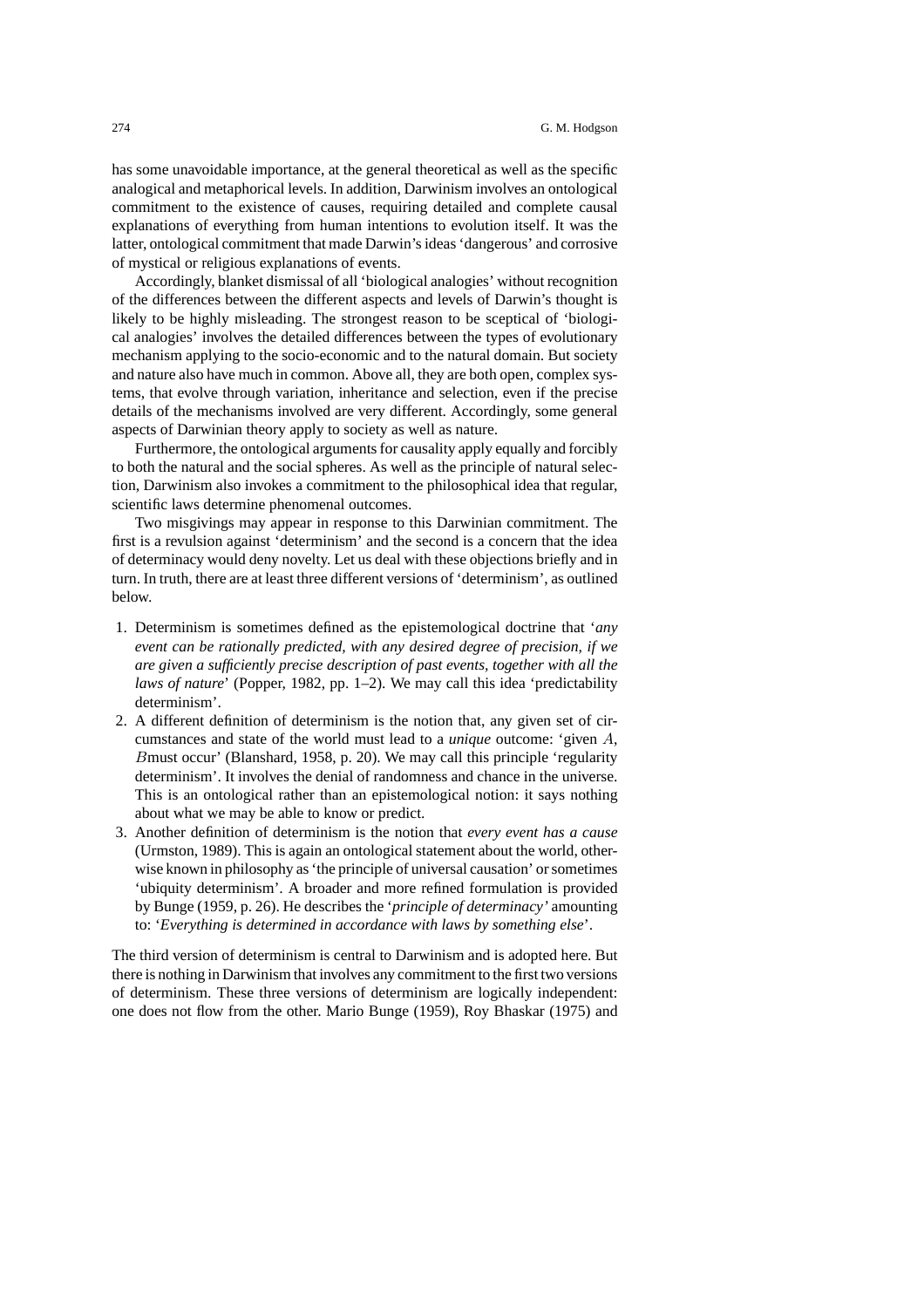John Earman (1986) have rightly argued that predictability determinism is quite different from the principle of determinacy or universal causation. Predictability determinism – the dream of Laplace – is itself countered by the realisation of analytical and computational limits in the face of complexity, and even of the limits of mathematics itself (Gödel's Proof), and more recently by chaos theory. There are non-linear systems with such a high degree of sensitivity to initial conditions that no amount of accurate measurement of the appropriate parameter values can provide a sufficiently accurate prediction (the Butterfly Effect). Predictability in the human domain is also confounded by the logical problem of predicting future knowledge or creativity. If prediction led us to know future knowledge, then it would be present knowledge, not knowledge confined to the future (Popper, 1960, 1982).

As formulated above, the third proposition of law-like determination itself does not rule out the possibility of statistical determination,where outcomes are stochastic but with regular statistical properties. Statistical laws are still laws. If outcomes were statistically determined,and statistical determination was not merely apparent but real, then the second proposition – regularity determinism – would strictly and generally be false.

Even if determination is not statistical but links one set of causes with one set of effects, then there are still objections to regularity determinism. Roy Bhaskar (1975) rightly rejects regularity determinism on the grounds that it would work only if it were confined to a closed system, and most systems are in fact open. The possibility of exogenous disturbances undermines regularity determinism in specific systems.

Would regularity determinism apply to the universe as a whole? Given that the universe is interconnected and systems are open, the regularity 'given  $A$ ,  $B$  must occur' would only work in general if A corresponded to a complete description of all the possible influences on  $B$ , from throughout the universe. The statement 'given A, B must occur' will itself be indescribable in its massive scope and complexity. Strictly, with unlimited interconnectedness, the 'given  $A$ ,  $B$  must occur' statement will only pertain if A is a complete description of the state of the universe. Even if we exclude a possible indeterminacy in nature – such as at the quantum level – the idea of regularity determinism cannot apply to any limited description of the world. No manageable form of the statement 'given A, B must occur' can sustain regularity determinism. In terms of any conceivable human discourse, regularity determinism is generally inapplicable. Even if it is valid, it is inapplicable as a principle. In sum, regularity determinism is inapplicable or false.

Having rejected or disabled the first two versions of determinism, the (third) principle of determinacy is retained. Indeed, it is a necessary foundation for science. If science admits the possibility of an event without a cause, then it has abandoned its own mission. We can have quite a broad view of the nature of science, but the quest for meaning and explanation seems indispensable to any version of the scientific enterprise. In contrast, the idea of an uncaused cause forsakes the possibility of an intelligent account or explanation of the event. Of course, we cannot prove the impossibility of an uncaused cause. In general, proofs of causality, or of its absence, are impossible. But science is nevertheless obliged to search for causal explanations, and determinacy must hence be assumed. In many circumstances, prediction will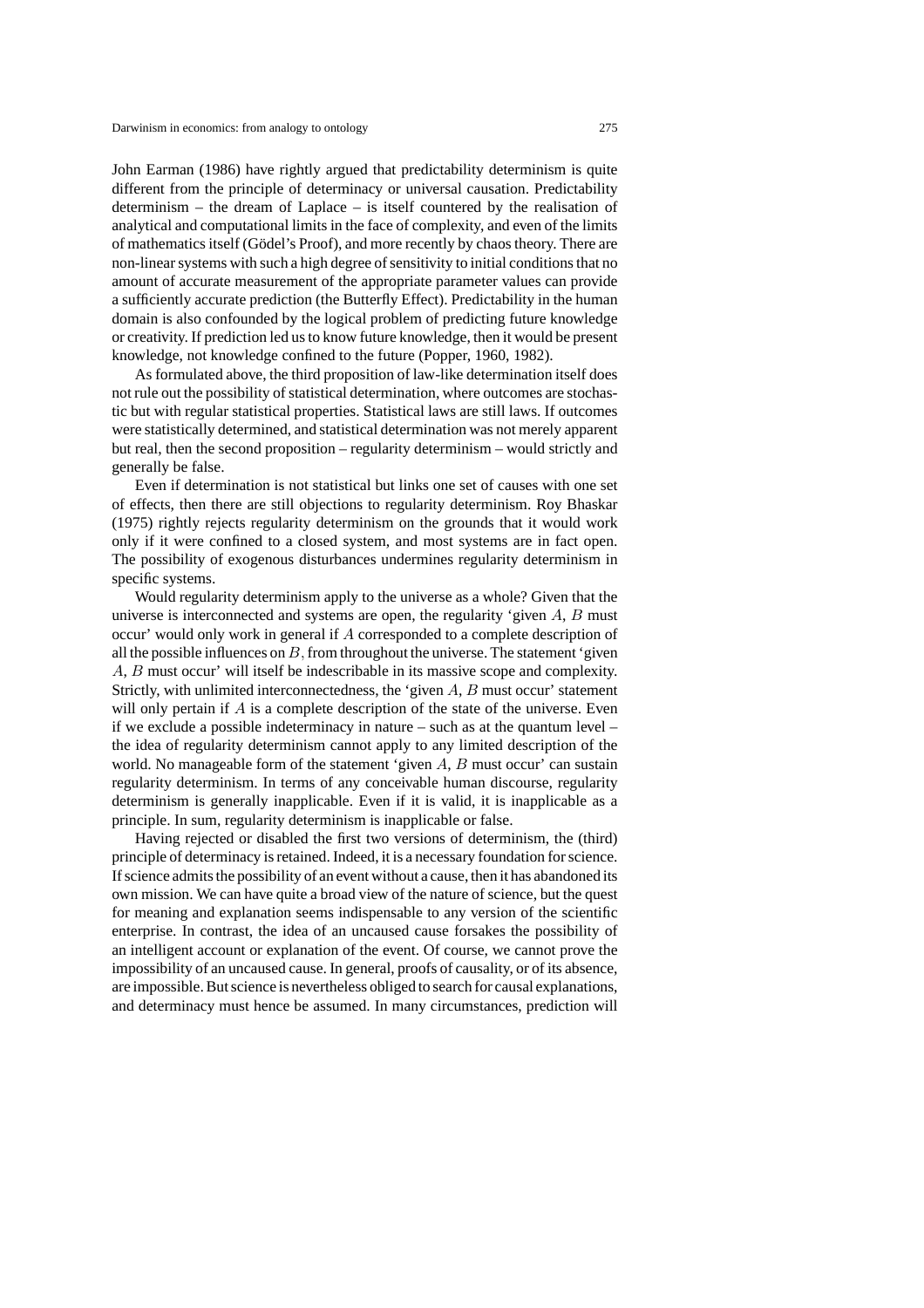be impossible. Nevertheless, the quest for some kind of causal explanation must remain. To adopt the notion of an uncaused cause is to issue a licence to abandon the quest.

Darwinism is thus incompatible with the idea of George Shackle (1959) and Ludwig Lachmann (1969) that human intentionality is an 'uncaused cause'. The problem with this position is that it involves an investigatory closure. Once we affirm an 'uncaused cause' we say that science should explain this much, but no more. We may move so far down the causal chain, but no further. We arrive at a causal and explanatory roadblock, policed by the adherents of the 'uncaused cause'. Admittedly, all ontological commitments involve dogma in the sense that they cannot be directly verified by experience. Neither the principle of determinacy nor the 'uncaused cause' can be verified by experience. But the principle of determinacy is preferable to the 'uncaused cause' in that it does not place dogmatic bounds on the scope of scientific enquiry and explanation. The preferable ontological commitment is one that denies any no-go zones for science. The roadblock must be opened, even if the road ahead is treacherous and uncertain.

We may very briefly note that the position here does not rule out some notions of novelty, nor even of 'free will'. A number of philosophers – including David Hume and Jean-Paul Sartre – have argued that an idea of free will is compatible with the principle of determinacy. Even if our choices are determined then that does not rule out the reality of the process of choice. Could we have 'acted otherwise'? Yes, because regularity determinism is undermined. The Darwinian position stated here admits ground for the 'compatibilist' argument that 'choice' and 'free will' can be reconciled with the proposition that every event is determined.

If novelty simply refers to unpredicted outcomes then we have no difficulty admitting such possibilities, even if every event is caused. We now know from chaos theory that even if every event is determined, the world is still often unpredictable. Randomness and apparent indeterminacy remain. Novelty may be caused, but it will often appear as entirely spontaneous and free. Prior causes always exist, but the complexity of the system may make them especially difficult to identify. In open, complex, non-linear systems all sorts of novelties are possible. What are ruled out of the picture are novel outcomes that do not obey scientific laws.<sup>17</sup>

#### **7 Conclusion**

The prominent arguments against 'biological analogies' in social science are generally unconvincing. Often they involve misunderstandings concerning the nature and scope of Darwinism. First, it is mistaken to suggest that Darwinism excludes cooperation. Both cooperation and competition exist in both nature and socio-economic systems. Second, the idea that humans are (uniquely) intentional does not rule out

<sup>&</sup>lt;sup>17</sup> On the compatability of novelty with the principle of determinacy see Bunge (1959, ch, 8). Vromen (2001) rightly argues that evolutionary theory cannot be rejected on the grounds that it fails to predict novelty. Much of that which is described as novelty is unpredictable by *any* theory. There is no space here to address some of the problems that I raised in Hodgson (1999, ch. 6), including the limited capacity of formal models to embrace novelty.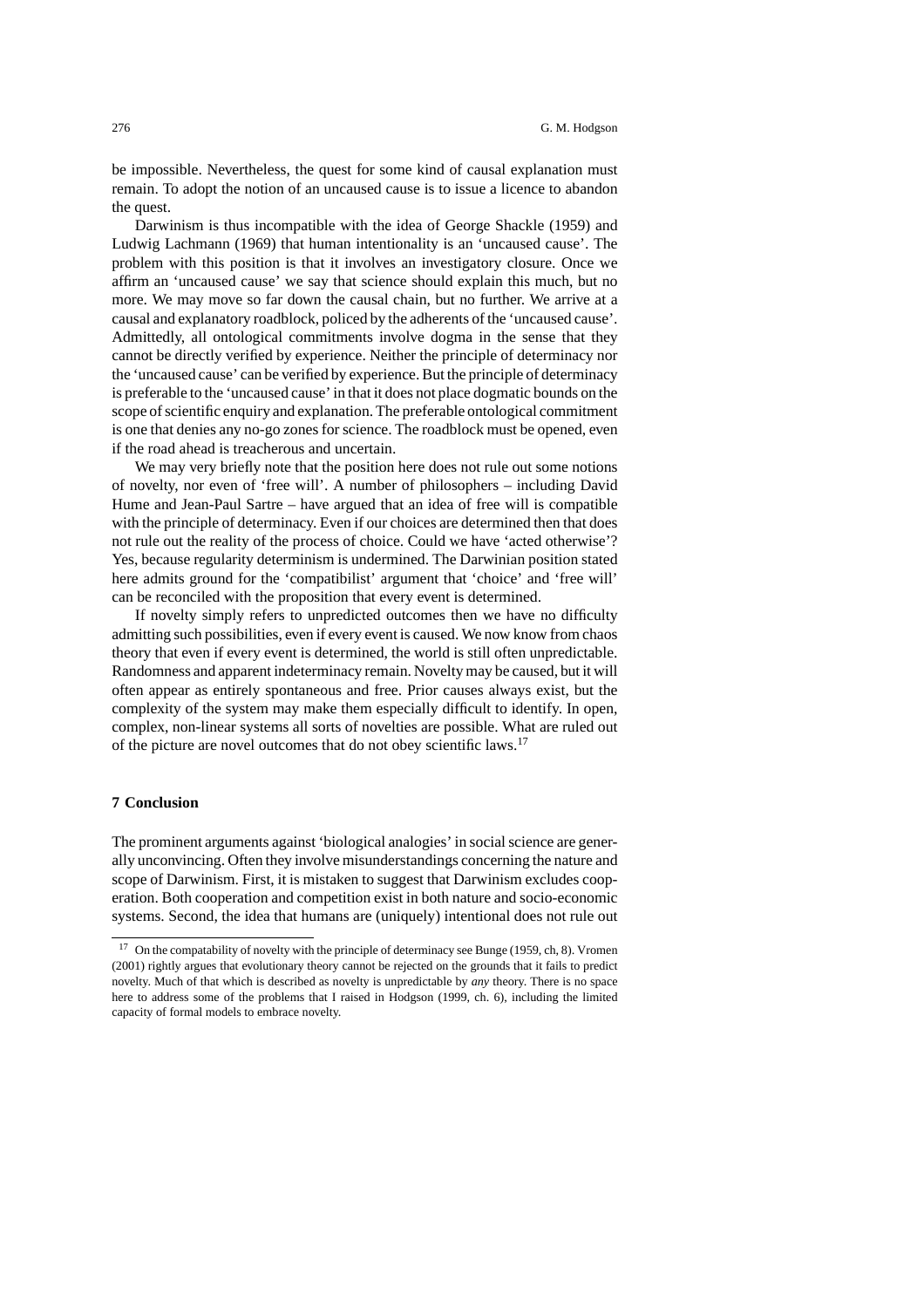the need or possibility of an evolutionary account of human intentionality. Third, the observation that the mechanisms of evolution are quite different in the socioeconomic and the natural domains is valid, but does not rule out more general Darwinian principles that apply to both. Fourth, the idea that Darwin's theory is static or timeless is plain wrong,and amply denied by theorists and philosophers of biology. Fifth, the notion that self-organisation is more general, or is an alternative to Darwinian natural selection, is also mistaken: it is denied even by leading proponents of self-organisation theory. Despite its importance in nature and society, self-organisation can never fully replace evolutionary selection. Sixth, the proposition that 'artificial' selection in the socio-economic domain is somehow an alternative to, or rebuttal of, the application of principles of natural selection to human society does not stand up to close critical examination. In particular, the evolutionary origin of the criteria and capacities used in any 'artificial' selection must themselves be explained.

Another crucial argument here is that even if there are different systems of inheritance, including some that allow the 'Lamarckian' inheritance of acquired characters, a coherent account of the evolutionary process at the socio-economic level would still require the key elements of the Darwinian theory.

Evolution is a multi-level process, and key features of the natural and the socioeconomic levels are different. Accordingly, not all mechanisms relevant to biology will apply to the socio-economic level as well. However, the principles of Universal Darwinism suggest that some general features of a Darwinian explanation can be common to all levels, wherever the features of variation, selection and inheritance are present.

Darwinism offers a theoretical framework and ontological precepts, rather than a detailed set of theoretical explanations for all phenomena. Similarly, the social sciences require consistent and complementary theories operating at different levels (Hodgson, 2001b). The evolutionary economist has to provide more specific, extensive, auxiliary theories to fit inside, and be guided by, a more general Darwinian framework.

It has also been argued here that there is another, even more fundamental sense in which Darwinism applies to the socio-economic domain. This is the Darwinian ontological commitment to the principle of determinacy: there is no uncaused cause. For instance, as social scientists, we should probe the causes of beliefs and intentions themselves. This fundamental aspect of Darwinism is not widely understood or acknowledged.

Among economists, the single prominent exception is Veblen. Alone among the leading evolutionary economists, he understood this idea well. For example, Veblen (1919, p. 176) wrote in 1900 that: 'The prime postulate of evolutionary science, the preconception constantly underlying the inquiry, is the notion of a cumulative causal sequence'. Indeed, Veblen's idea of 'cumulative causation' points to the need for a detailed, step-by-step, explanation of causal processes, similar to what Dennett (1995) and Jason Potts (2000) describe as an 'algorithmic' approach. There are several passages in Veblen's works where these ideas are expressed.<sup>18</sup> The

<sup>&</sup>lt;sup>18</sup> Such ideas are elaborated in Veblen (1919, pp. 37, 61, 77, 176–177, 191–192, 238, 240, 436).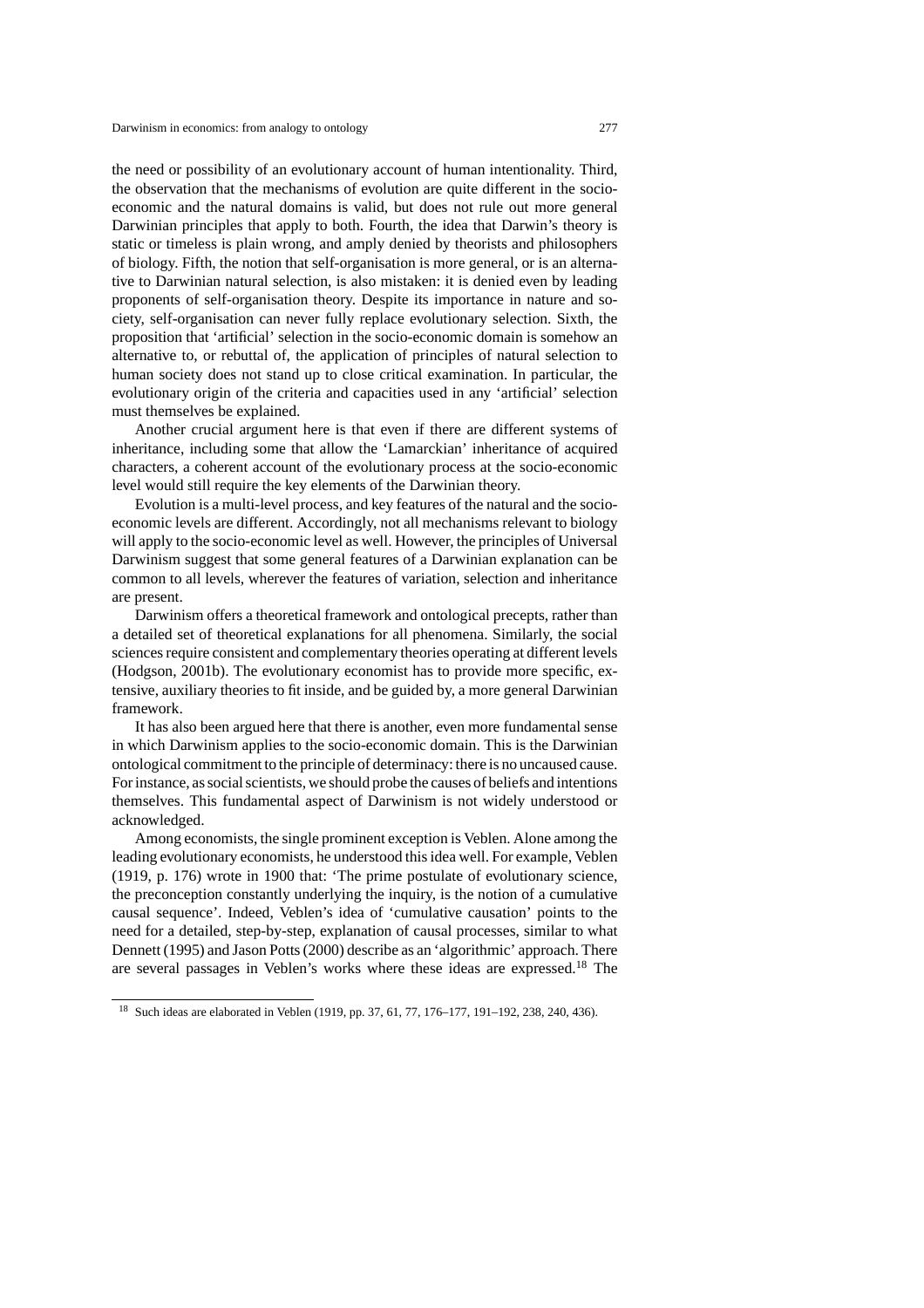remarkable fact is that it has taken other economists – including those enamoured by evolutionary ideas – more than a hundred years to reach a similar appreciation of the fundamental and irresistible impact of the Darwinian revolution for the social sciences.

In short, Darwinism provides a compelling ontology, it is a universal metatheory in which specific theories must be nested, and it is a rich but optional source of analogy. If the arguments here concerning ontology and Universal Darwinism are correct, then on some of these questions the social scientist has no option but to be Darwinian. However, Darwinism does not provide complete explanations of socio-economic phenomena. Something more is required. The social cannot be reduced to the biological. Darwinism may be universal but economics should not be abandoned to biology.

### **References**

Alexander S (1892) Natural selection in morals. International Journal of Ethics 2(4): 409–439

Augros R, Stanciu G (1987) The new biology: discovering the wisdom in nature. Shambhala, Boston Aunger R (2002) The electric meme. Free Press, New York (forthcoming)

- Bagehot W (1872) Physics and politics, or, thoughts on the application of the principles of 'natural selection' and 'inheritance' to political society. Henry King, London
- Baldwin JM (1909) Darwin and the humanities. Review Publishing, Baltimore
- Becker GS (1976) Altruism, egoism, and genetic fitness: economics and sociobiology. Journal of Economic Literature 14(2): 817–826
- Bertalanffy L von (1971) General systems theory: foundation development applications. Allen Lane, London

Bhaskar R (1975) A realist theory of science, 1st edn. Leeds Books, Leeds

- Black M (1962) Models and metaphors: studies in language and philosophy. Cornell University Press, Ithaca
- Blanshard B (1958) The case for determinism. In: Hook S (ed) Determinism and freedom in the age of modern science, pp 19–30. Collier Macmillan, New York London
- Boesiger E (1974) Evolutionary theories after Lamarck and Darwin. In: Ayala FJ,Dobzhansky T (eds)  $(1974)$  Studies in the philosophy of biology, pp 21–44. Macmillan and University of California Press,London Berkeley Los Angeles
- Brooks DR, Wiley EO (1988) Evolution as entropy: toward a unified theory of biology, 2nd edn. University of Chicago Press, Chicago
- Bunge MA (1959) Causality: the place of the causal principle in modern science. Harvard University Press, Cambridge, MA
- Bunge MA (1980) The mind-body problem: a psychobiological approach. Pergamon, Oxford
- Caldwell BJ (1982) Beyond positivism: economic methodology in the twentieth century. Allen and Unwin,London
- Campbell DT (1965) Variation, selection and retention in sociocultural evolution. In: Barringer HR, Blanksten GI,Mack RW (eds) social change in developing areas: a reinterpretation of evolutionary theory, pp 19–49 Schenkman, Cambridge, MA. Reprinted in: (1969) General Systems 14: 69–85
- Campbell Donald T (1974) Evolutionary epistemology. In: Schilpp PA (ed) The philosophy of Karl Popper, Vol. 14, I & II. The library of living philosophers, pp 413–363. Open Court, La Salle, IL
- Cohen J, Stewart I (1994) The collapse of chaos: discovering simplicity in a complex world. Vinking, London New York
- Commons JR (1924) Legal foundations of capitalism. Macmillan, New York
- Commons JR (1934) Institutional economics its place in political economy. Macmillan, New York
- Copeland MA (1936) Commons's institutionalism in relation to the problem of social evolution and economic planning. Quarterly Journal of Economics 50(2): 333–346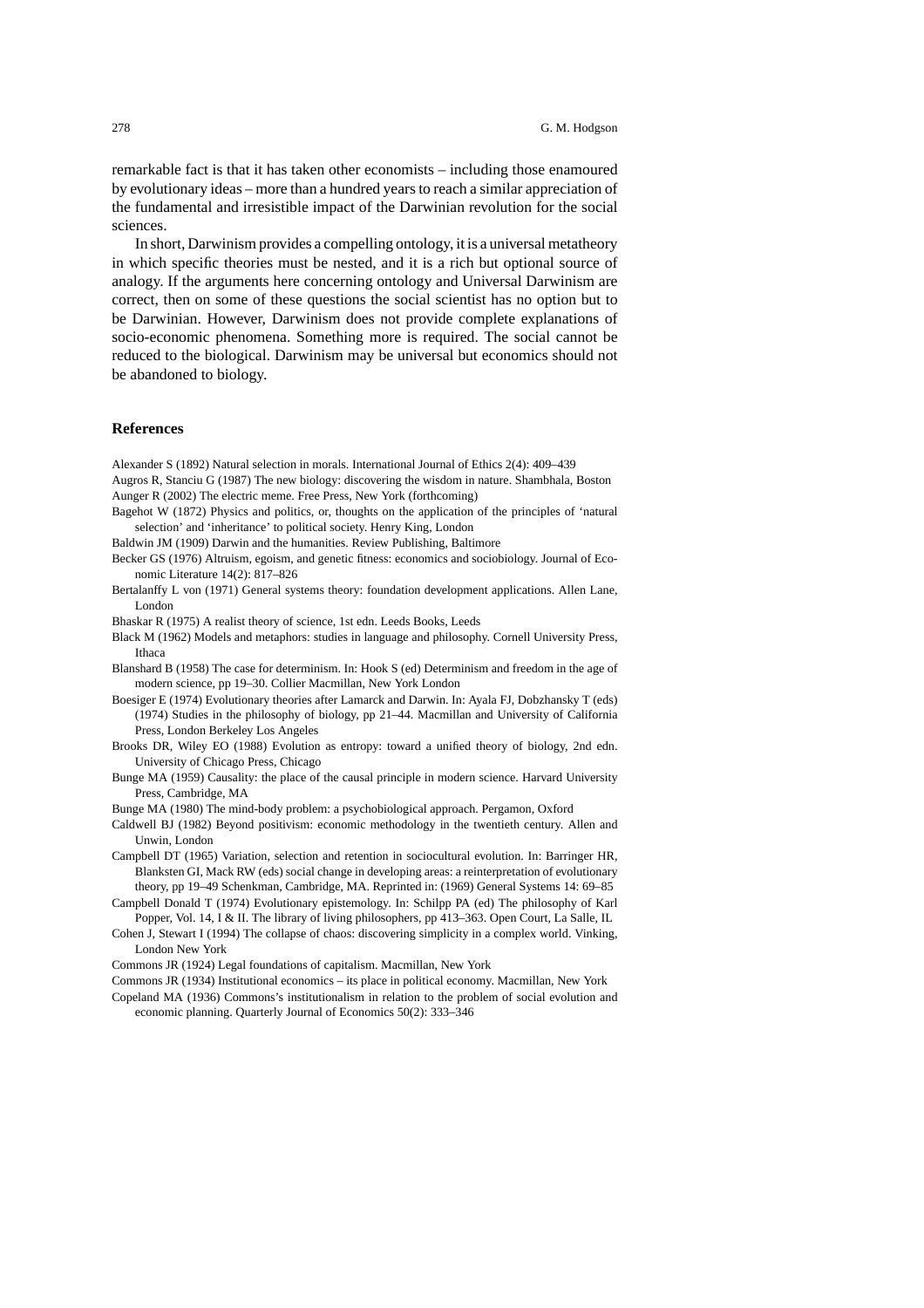- Cziko G (1995) Without miracles: universal selection theory and the second Darwinian revolution. MIT Press, Cambridge, MA
- Darwin C (1859) On the origin of species by means of natural selection, or the preservation of favoured races in the struggle for life,1st edn. Murray,London
- Darwin C (1871) The descent of man, and selection in relation to sex, 1st edn. Murray, London; Hill, New York
- Dawkins R (1976) The selfish gene. Oxford University Press, Oxford
- Dawkins R (1982) The extended phenotype: the gene as the unit of selection. Oxford University Press, Oxford
- Dawkins R (1983) Universal Darwinism. In: Bendall DS (ed) evolution from molecules to man, pp 403-425. Cambridge University Press, Cambridge
- Dawkins R (1986) The blind watchmaker. Longman, Harlow
- Dennett DC (1995) Darwin's dangerous idea: evolution and the meanings of life. Allen Lane, London
- Depew DJ, Weber BH (1995) Darwinism evolving: systems dynamics and the genealogy of natural selection. MIT Press, Cambridge, MA
- Dewey J (1910) The influence of darwin on philosophy and other essays in contemporary philosophy. Holt, New York
- Earman J (1986) A primer on determinism. Reidel, Boston
- Edelman GM (1987) Neural Darwinism: the theory of neuronal group selection. Basic Books, New York
- Foster J (1997) The analytical foundations of evolutionary economics: from biological analogy to economic self-organisation. Structural Change and Economic Dynamics 8: 427–451
- Foster J (2000) Competitive selection, self-organisation and Joseph A Schumpeter. Journal of Evolutionary Economics 10(3): 311–328
- Foster J (2001) Competition, competitive selection and economic evolution. In: Garrouste P, Ioannides S (eds) (2001) Evolution and path dependence in economic ideas: past and present, pp 107–132. Edward Elgar, Cheltenham, UK Northampton, MA
- Fracchia J,Lewontin RC (1999) Does culture evolve? History and Theory 38(4): 52–78
- Gould SJ (1985) The flamingo's smile. Norton, New York
- Gould SJ (1987) The panda's thumb of technology. Natural History 1: 14–23
- Gould SJ (1989) Wonderful life: The burgess shale and the nature of history. Hutchinson Radius,London Gould SJ (1991) Bully for brontosaurus. Norton, New York
- Hesse MB (1966) Models and analogies in science. University of Notre Dame Press, Notre Dame
- Hesse MB (1980) Revolutions and reconstructions in the philosophy of science. Harvester Press, Brighton
- Hirshleifer J (1982) Evolutionary models in economics and law: cooperation versus conflict strategies. In: Zerbe RO Jr, Rubin PH (eds) Research in law and economics Vol. 4, pp 1–60, JAI Press, Greenwich, CT
- Hodgson GM (1993) Economics and evolution: bringing life back into economics. Polity Press and University of Michigan Press, Cambridge, UK Ann Arbor, MI
- Hodgson GM (1997) The evolutionary and non-darwinian economics of Joseph Schumpeter. Journal of Evolutionary Economics 7(2): 131–145
- Hodgson GM (1999) Evolution and institutions: on evolutionary economics and the evolution of economics. Edward Elgar, Cheltenham
- Hodgson GM (2001a) Is social evolution Lamarckian or Darwinian? In: Laurent J, Nightingale J (eds) Darwinism and evolutionary economics, pp 87–118. Edward Elgar, Cheltenham
- Hodgson GM (2001b) How economics forgot history: the problem of historical specificity in social science. Routledge, London New York
- Hodgson GM (2001c) Darwin, veblen and the problem of causality in economics. History and Philosophy of the Life Sciences 23: 383–422 (in press)
- Hodgson GM (2002) The mystery of the routine: the Darwinian destiny of an evolutionary theory of economic change. Revue Economique (forthcoming)
- Hull DL (1973) Darwin and his critics: the reception of Darwin's theory of evolution by the scientific community. Harvard University Press, Cambridge, MA
- Hull DL (1980) Individuality and selection. Annual Review of Ecology and Systematics 11: 311–332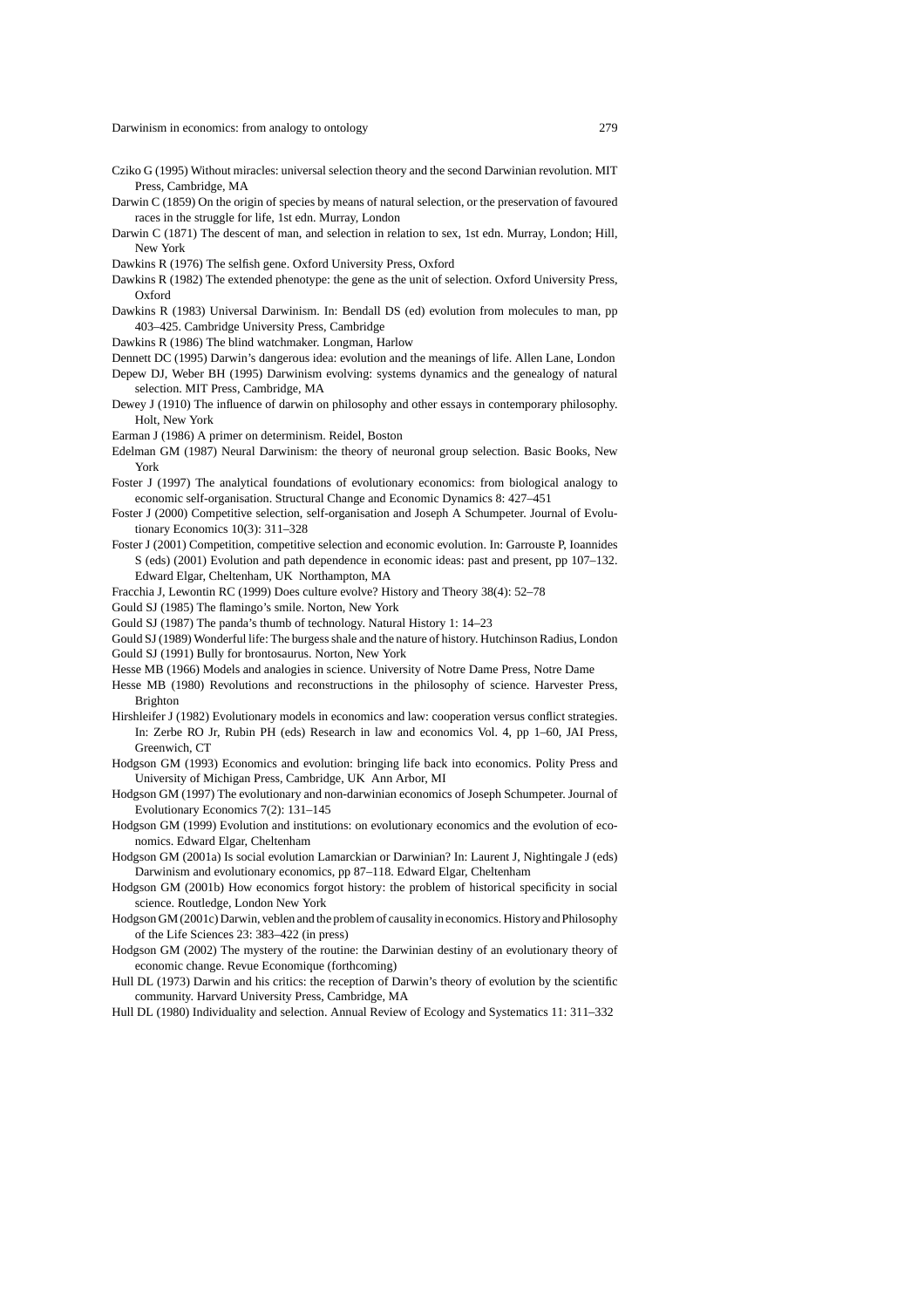- Hull DL (1981) Units of evolution: a metaphysical essay. In: Jensen UL, Harré R (1981) The philosophy of evolution, pp 23–44. Harvester Press, Brighton
- James W (1880) Great men, great thoughts, and the environment. Atlantic Monthly 46: 441–459. Reprinted in: James W (1897) The will to believe and other essays in popular philosophy, pp 216–254. Longmans Green, New York London
- Kauffman SA (1993) The origins of order: self-organization and selection in evolution. Oxford University Press, Oxford New York
- Khalil EL (2000) Beyond natural selection and divine intervention: The Lamarckiam implication of Adam Smith's invisible hand. Journal of Evolutionary Economics 10(4): 373–393
- Klamer A,Leonard TC (1994) So what's an economic metaphor? In: Mirowski P (ed) Natural images in economic thought: markets read in tooth and claw, pp 20–51. Cambridge University Press, Cambridge New York
- Knudsen T (2001) Nesting Lamarckism within Darwinian explanations: necessity in economics and possibility in biology? In: Laurent J,Nightingale J (eds) Darwinism and evolutionary economics Cheltenham, pp 121-159. Edward Elgar, Cheltenham
- Kohn D (ed) (1985) The Darwinian heritage. Princeton University Press, Princeton
- Lachmann LM (1969) Methodological individualism and the market economy. In: Streissler EW (ed) Roads to freedom: Essays in honour of Friedrich A. von Hayek, pp 89-103. Routledge Kegan Paul, London
- Lewin R (1992) Complexity: life at the edge of chaos. Macmillan, New York
- Lewis PA (1996) Metaphor and critical realism. Review of Social Economy 54(4): 487–506
- Lewontin RC (1970) The units of selection. Annual Review of Ecology and Systematics 1: 1–18
- Lewontin RC (1978) Adaptation. Scientific American 239: 212–230
- Loasby BJ (2001) Selection processes in economics. In: Dopfer K (ed) Evolutionary economics: program and scope, pp 253–276. Kluwer, Boston
- Maasen S (1995) Who is afraid of metaphors? In: Maasen S, Mendelsohn E, Weingart P (eds) Biology as society, society as biology: metaphors, sociology of the sciences yearbook, vol 18, pp 11–35. Kluwer, Boston
- Mayr E (1985) How biology differs from the physical sciences. In: Depew DJ, Weber BH (eds) Evolution at a crossroads: The new biology and the new philosophy of science,  $pp$  43–63. MIT Press, Cambridge, MA
- Mayr E (1982) The growth of biological thought: diversity,evolution,and inheritance. Harvard University Press, Cambridge, MA
- Mayr E (1988) Toward a new philosophy of biology: observations of an evolutionist. Harvard University Press, Cambridge, MA London
- Mayr E (1992) One long argument: Charles Darwin and the genesis of modern evolutionary thought. Allen Lane, London
- Metcalfe JS (1994) Competition, Fisher's principle and increasing returns in the selection process. Journal of Evolutionary Economics 4(4): 327–346
- Metcalfe JS (1998) Evolutionary economics and creative destruction. Routledge,London
- Nelson RR (1991) Why do firms differ, and how does it matter? Strategic Management Journal 12 (Special Issue): 61–74
- Nelson RR,Winter SG (1982) An evolutionary theory of economic change. Harvard University Press, Cambridge, MA
- Peirce CS (1992) Reasoning and the logic of things: The Cambridge Conferences Lectures of 1898, introduced by Kenneth L. Ketner and Hilary Putnam. Harvard University Press, Cambridge, MA
- Penrose ET (1952) Biological analogies in the theory of the firm. American Economic Review 42(4): 804–819
- Penrose ET (1959) The theory of the growth of the firm. Basil Blackwell, Oxford
- Plotkin HC (1994) Darwin machines and the nature of knowledge: concerning adaptations, instinct and the evolution of intelligence. Penguin, Harmondsworth
- Popper KR (1960) The poverty of historicism. Routledge and Kegan Paul, London
- Popper KR (1972) Objective knowledge: an evolutionary approach. Oxford University Press, Oxford
- Popper KR (1982) In: Bartley WW (ed) The open universe: an argument for indeterminism, from the postscript to the logic of scientific discovery, Vol III. Hutchinson, London